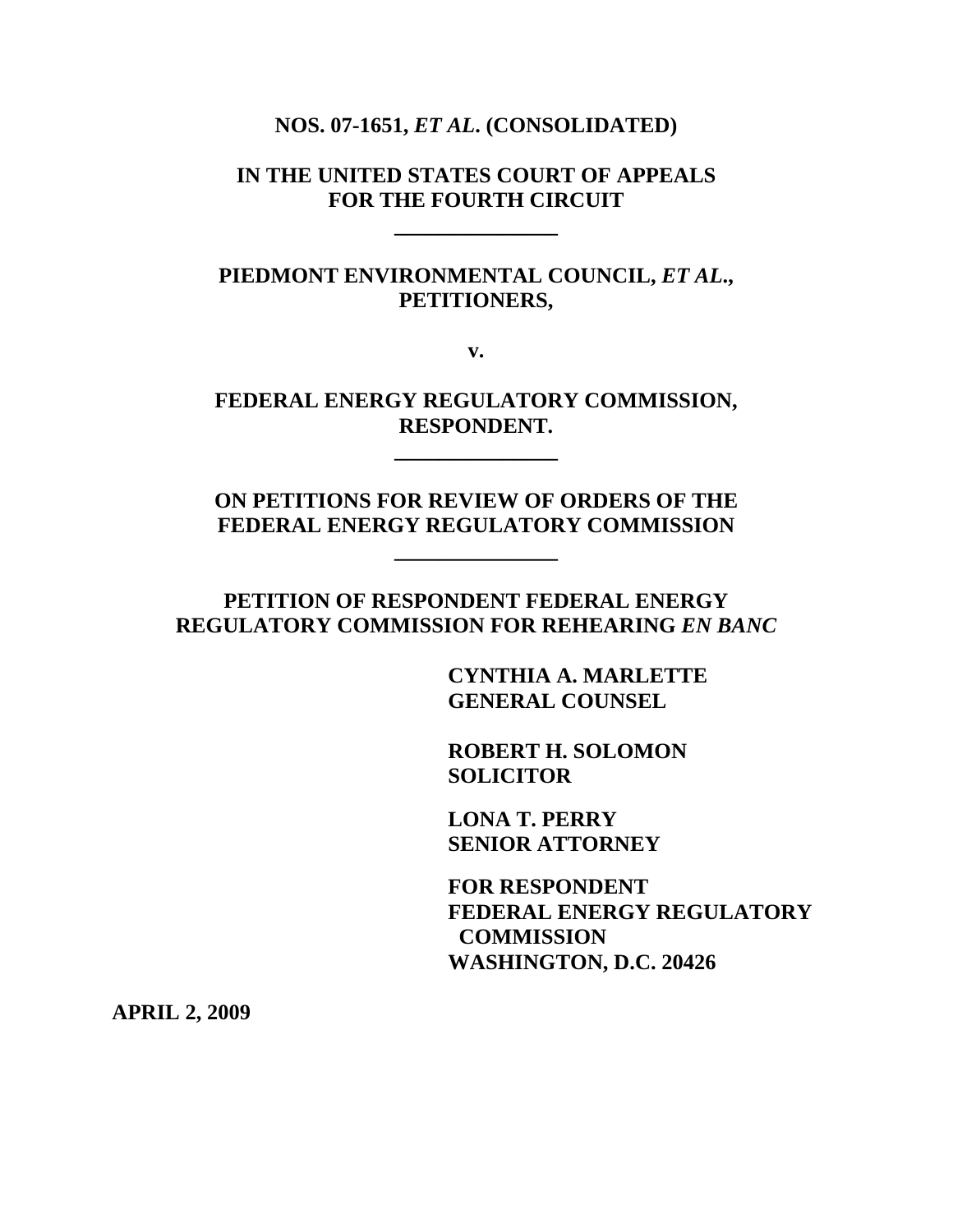# **TABLE OF CONTENTS**

# **PAGE**

|                |           | <b>INTRODUCTION.</b>                                                                                                             |    |
|----------------|-----------|----------------------------------------------------------------------------------------------------------------------------------|----|
| $\mathbf{I}$ . |           | PIEDMONT SIGNIFICANTLY CURTAILS FERC'S ABILITY TO<br>ADDRESS CRITICAL INFRASTRUCTURE DEFICIENCIES IN                             |    |
| $\Pi$ .        |           | UNDER CHEVRON, FERC'S PERMISSIBLE INTERPRETATION OF<br>THE STATUTE SHOULD RECEIVE DEFERENCE                                      | 6  |
|                | A.        | The <i>Piedmont</i> Interpretation is Not Compelled by the Statute and<br>Therefore Does Not Suffice as a Basis to Reject FERC's |    |
|                | <b>B.</b> | The Statutory Context Supports FERC's Interpretation                                                                             | 11 |
|                | C.        | The Statutory Purpose Supports FERC's Interpretation                                                                             | 13 |
|                |           |                                                                                                                                  | 15 |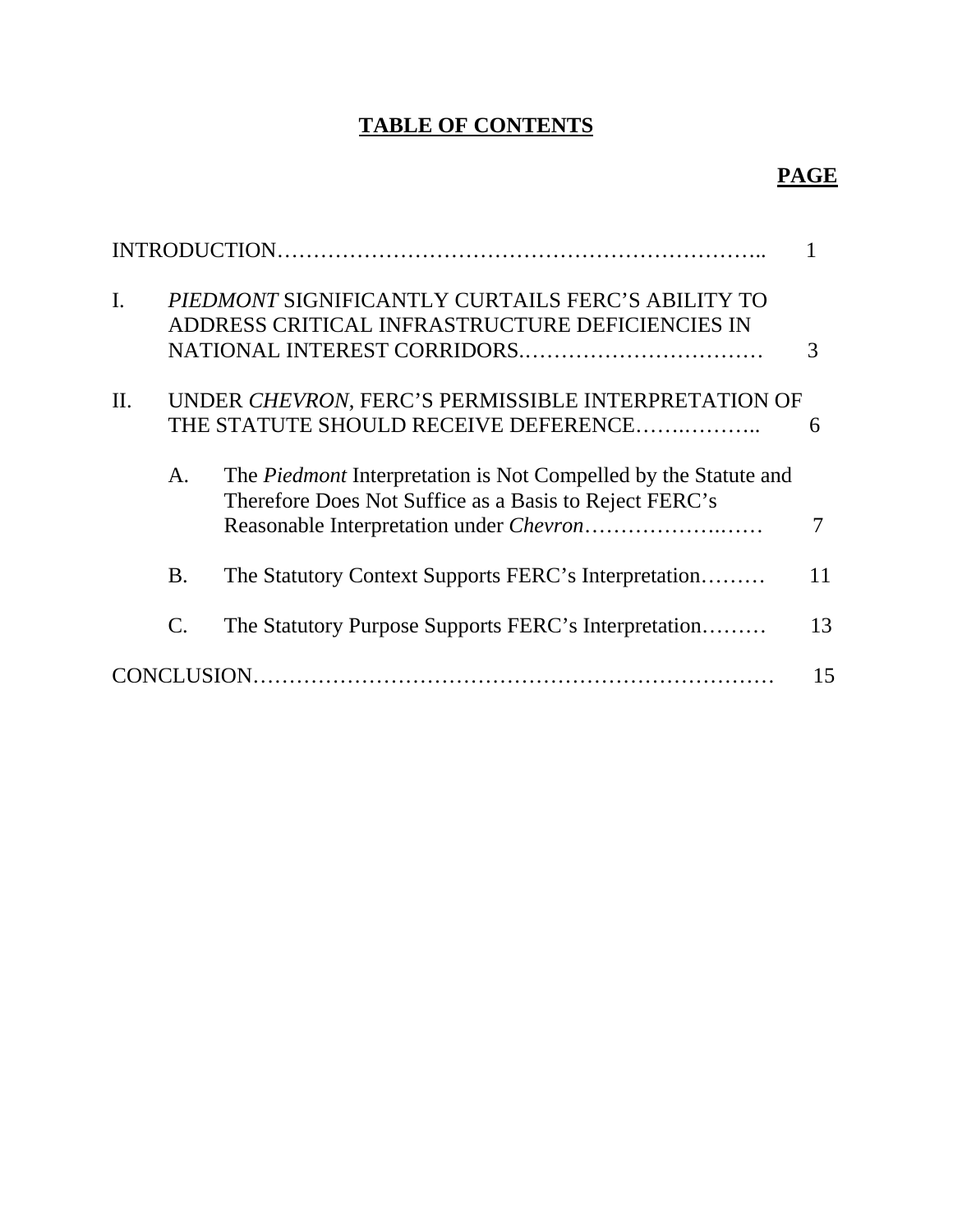# **TABLE OF AUTHORITIES**

| <b>COURT CASES:</b>                                               | PAGE |
|-------------------------------------------------------------------|------|
| American Fidelity & Casualty Co. v. London & Edinburgh Ins. Co.,  | 10   |
| American Forest and Paper Ass'n v. FERC,                          | 7    |
| A. T. Massey Coal Co. v. Barnhart,                                | 6    |
| Bankwest v. Fidelity & Deposit Co. of Md.,                        | 11   |
| Barnhart v. Walton,                                               | 7    |
| Bear Brand Hosiery Co. v. Tights, Inc.,                           | 10   |
| Chevron U.S.A. v. Natural Resources Defense Council,              |      |
| Dewsnup v. Timm,                                                  | 10   |
| Elm Grove Coal Co. v. Dir., Office of Workers'<br>Comp. Programs, | 13   |
| Kentuckians for The Commonwealth, Inc. v. Rivenburgh,             | 7    |
| Local Union 1261 v. Fed. Mine Safety & Health Review Comm'n,      | 10   |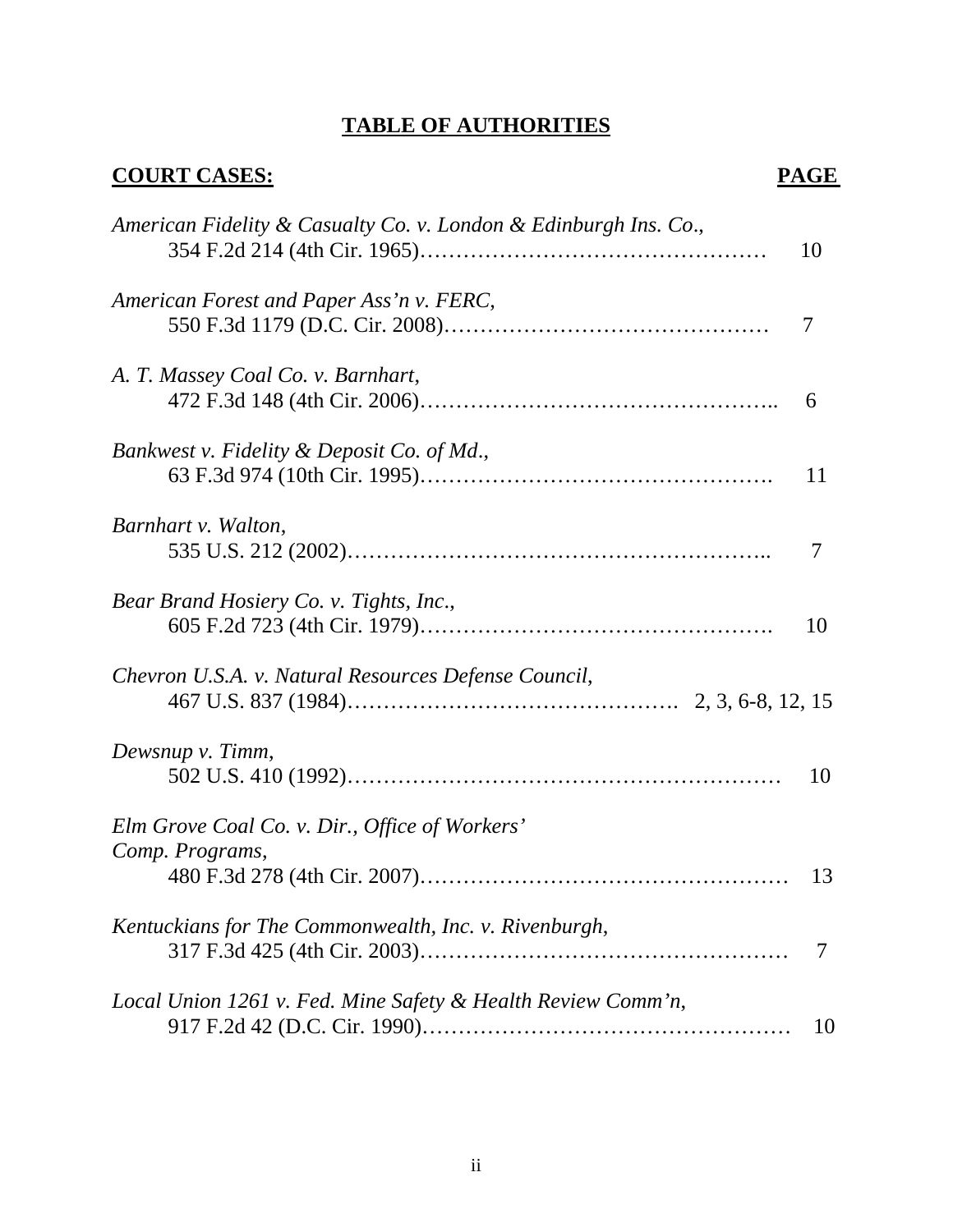# **TABLE OF AUTHORITIES**

| <b>COURT CASES:</b>                                                                           | PAGE |
|-----------------------------------------------------------------------------------------------|------|
| Maryland Dept. of Health and Mental Hygiene v. Centers for<br>Medicare and Medicaid Services, |      |
|                                                                                               | 7    |
| Mowbray v. Sullivan,                                                                          | 6    |
| Nat'l Cable & Telecomms. Ass'n v. Brand X Internet Servs.,                                    | 6    |
| Nat'l RR Passenger Corp. v. Boston & Maine Corp.,                                             | 9    |
| New York v. FERC,                                                                             | 12   |
| Piedmont Environmental Council v. FERC,<br>Nos. 07-1651, et al., 2009 U.S. App. LEXIS 2944    |      |
| Saintha v. Mukasey,                                                                           |      |
| Sullivan v. Everhart,                                                                         |      |
| Thinking Machines Corp. v. Mellon Fin. Servs. Corp.,                                          | 11   |
| United States Nat'l Bank v. Indep. Ins. Agents of Am.,                                        | 13   |
| World-Wide Rights Ltd. Partnership v. Combe Inc.,                                             | 10   |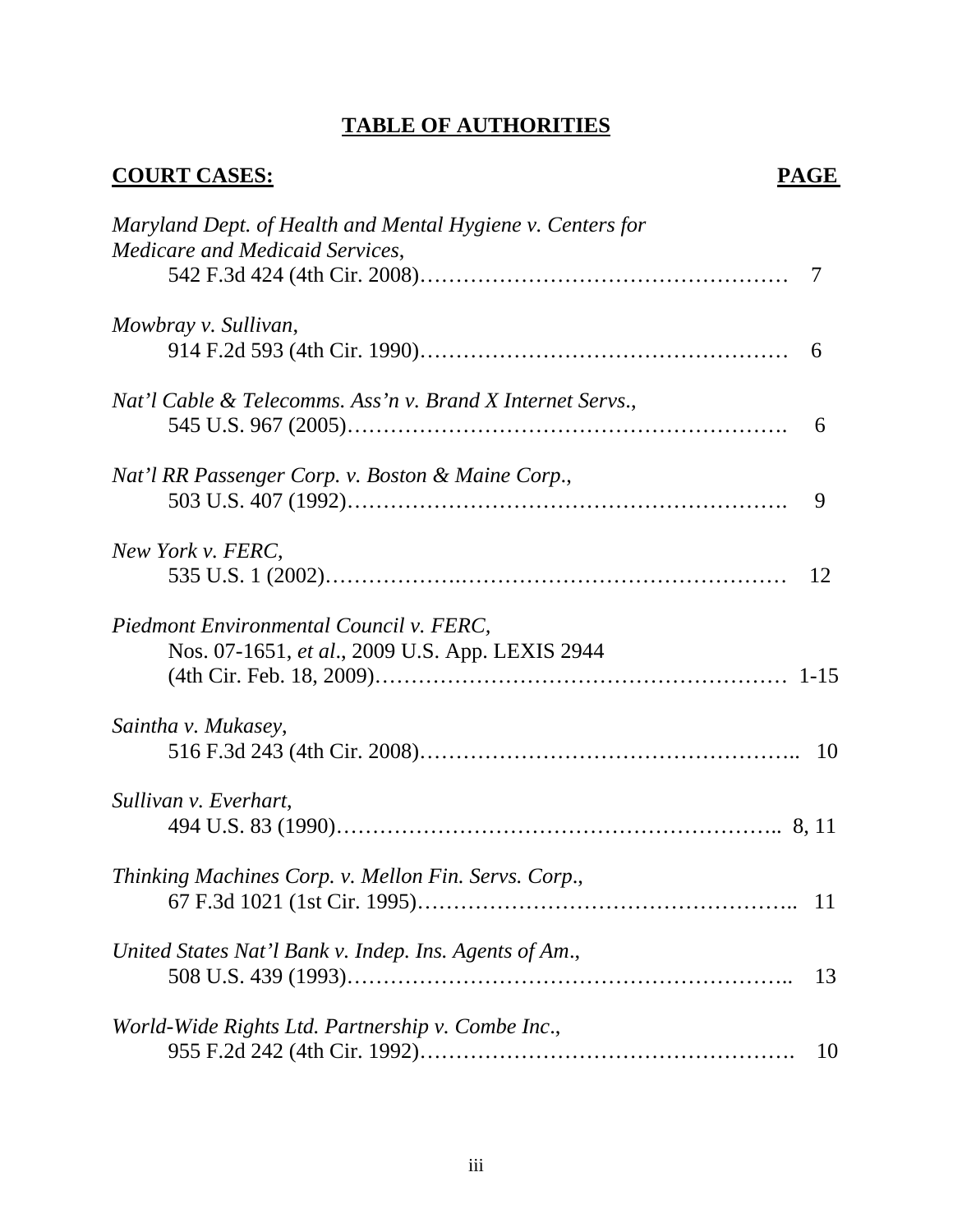# **TABLE OF AUTHORITIES**

# **ADMINISTRATIVE CASES:**

*Regulations for Filing Applications for Permits to Site Interstate Electric Transmission Facilities*, Order No. 689, 71 Fed. Reg. 69,440 (Dec. 1, 2006), FERC Statutes & Regulations, Regulations Preambles ¶ 31,234 (2006), *reh'g denied*, 119 FERC ¶ 61,154 (2007)……………………… 4, 7, 14-15

# **STATUTES**

Federal Power Act

|                                                                           | $\overline{4}$ |
|---------------------------------------------------------------------------|----------------|
| $\S$ 216(b)(1)(C)(i), 16 U.S.C. $\S$ 824p(b)(1)(C)(i) 1, 4, 9, 11, 12, 14 |                |
|                                                                           |                |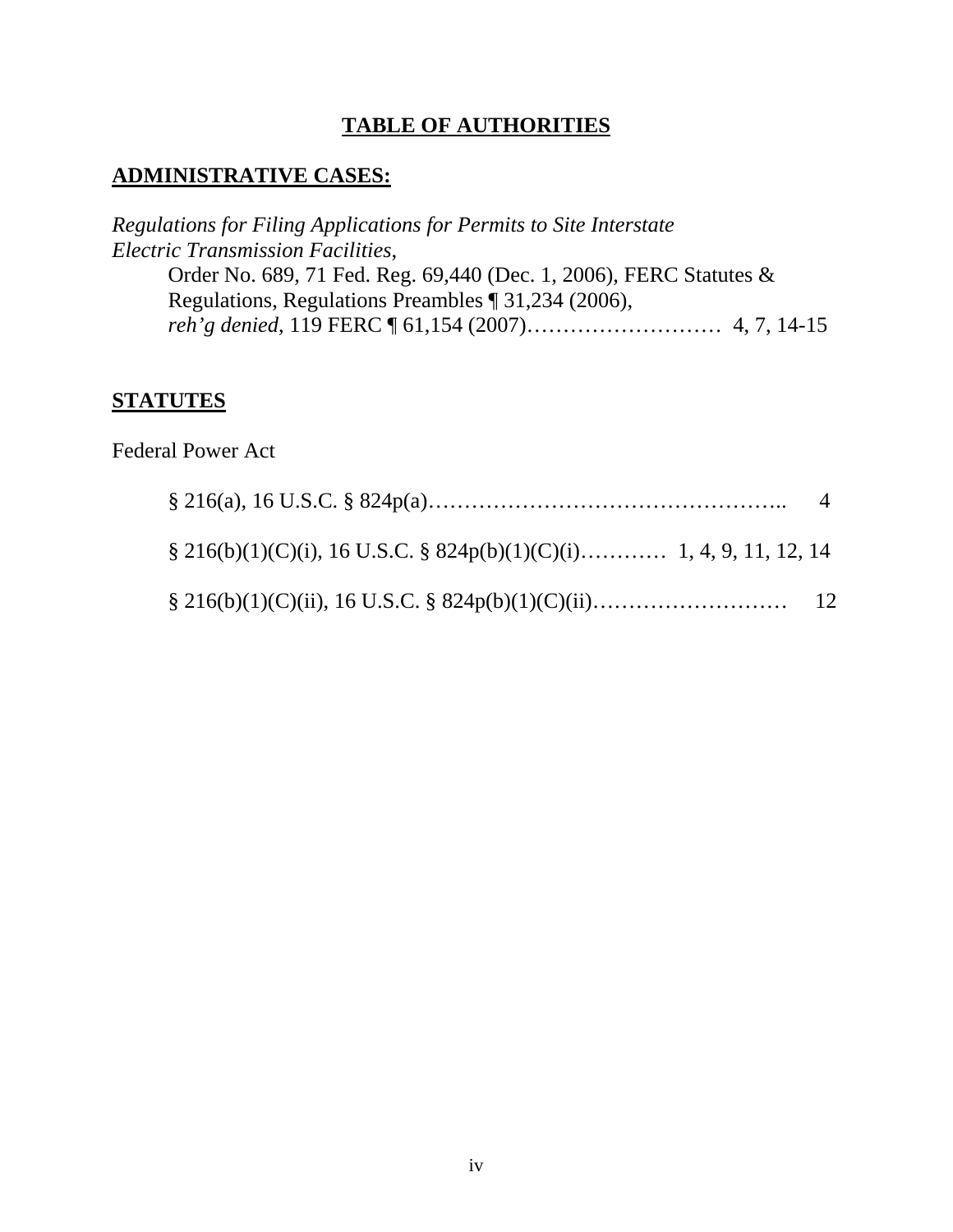**Nos. 07-1651,** *et al***., (consolidated)** 

### **IN THE UNITED STATES COURT OF APPEALS FOR THE FOURTH CIRCUIT**

**\_\_\_\_\_\_\_\_\_\_\_\_\_\_\_** 

## **PIEDMONT ENVIRONMENTAL COUNCIL,** *ET AL***., PETITIONERS,**

**v.** 

### **FEDERAL ENERGY REGULATORY COMMISSION, RESPONDENT.**

**\_\_\_\_\_\_\_\_\_\_\_\_\_\_\_** 

# **ON PETITIONS FOR REVIEW OF ORDERS OF THE FEDERAL ENERGY REGULATORY COMMISSION**

**\_\_\_\_\_\_\_\_\_\_\_\_\_\_\_** 

### **PETITION OF RESPONDENT FEDERAL ENERGY REGULATORY COMMISSION FOR REHEARING** *EN BANC*

**\_\_\_\_\_\_\_\_\_\_\_\_\_\_\_** 

#### **INTRODUCTION**

Pursuant to Federal Rule of Appellate Procedure 35 and Circuit Rule 35,

Respondent Federal Energy Regulatory Commission ("FERC" or "Commission")

hereby petitions for rehearing *en banc* of *Piedmont Environmental Council v.* 

*FERC,* Nos. 07-1651, *et al*., 2009 U.S. App. LEXIS 2944 (4th Cir. Feb. 18, 2009).

In *Piedmont*, a 2-1 majority (Circuit Judge Michael writing for the majority,

joined by District Court Judge Voorhees sitting by designation) reversed FERC's

interpretation of its jurisdiction under Federal Power Act  $\S 216(b)(1)(C)(i)$ , 16

U.S.C. §  $824p(b)(1)(C)(i)$ , thereby significantly constraining FERC's authority to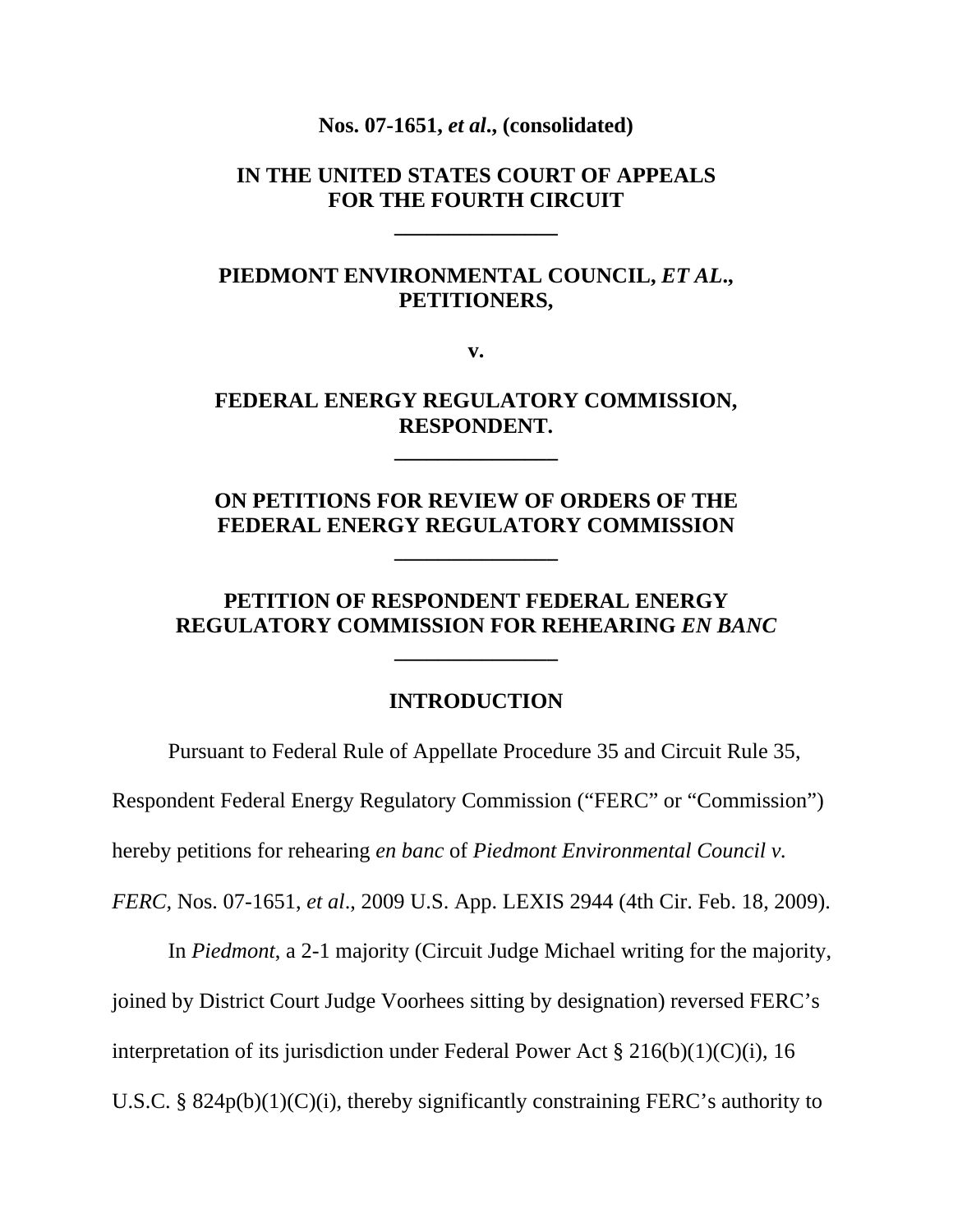site critical transmission facilities in national interest electric transmission corridors designated by the Department of Energy.**<sup>1</sup>** The necessity to address deficiencies in the nation's transmission grid is well-recognized; notably, in his February 24, 2009 Remarks to the Joint Session of Congress,<sup>2</sup> President Obama stated the intention to double the nation's supply of renewable energy and "lay down thousands of miles of power lines that can carry new energy to cities and towns across this country." The statute in question was enacted to allow limited federal siting authority when the transmission facilities in question are of national significance. 2009 U.S. App. LEXIS 2944 at \*52 (J. Traxler, dissenting) (citing legislative history). Since enactment of the statute, and indeed since submission of this appeal, the issue of transmission siting has become only more significant and more profoundly national in scope.

The *Piedmont* majority's rejection of FERC's statutory interpretation further contradicts this Circuit's and the Supreme Court's precedent applying *Chevron U.S.A. v. Natural Resources Defense Council*, 467 U.S. 837 (1984), under which courts defer to an agency's permissible interpretation of ambiguous statutory language. That the statute at issue is, at a minimum, ambiguous is well illustrated

 $\overline{a}$ 

**<sup>1</sup>** The Commission does not seek *en banc* rehearing of any other determinations reached in *Piedmont*. This petition is filed on majority vote of the Commission, with Commissioner Kelly dissenting.

**<sup>2</sup>** Available at http://www.nytimes.com/2009/02/24/us/politics/24obamatext.html.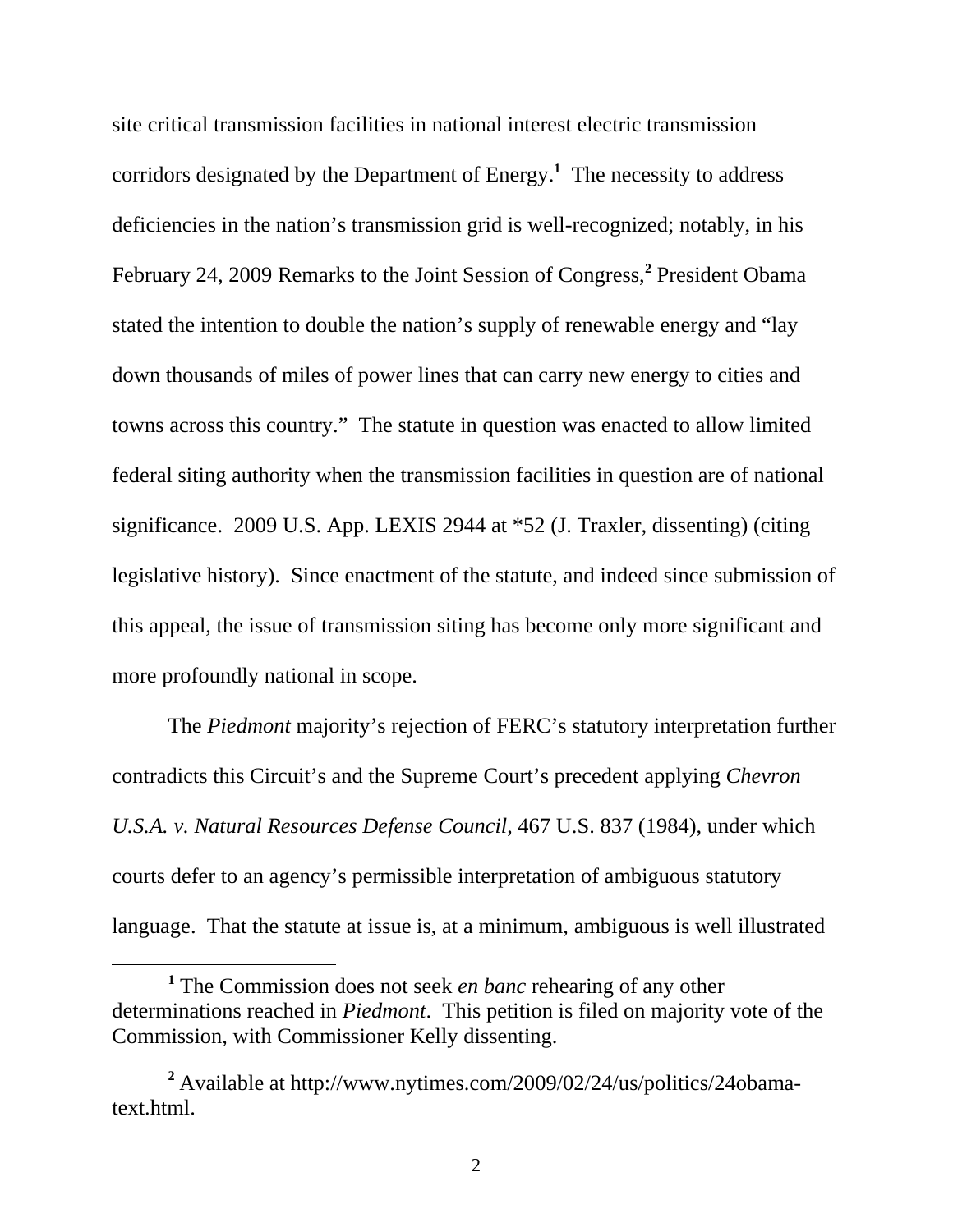by the conclusion of Circuit Judge Traxler in dissent that FERC's broader interpretation of its siting authority was the *only* reasonable interpretation of the statute. As two judges of this Court have found that the relevant statutory text is clear, but in diametrically opposed directions, one favoring petitioners and one favoring the Commission, logically there must be an ambiguity for which *Chevron* deference is appropriate. Given the critical nature of FERC siting authority in corridors where national interests are implicated, and the ambiguity of the statutory language at issue, which should result in deference to FERC's permissible interpretation under *Chevron*, FERC requests *en banc* review of the *Piedmont* decision. Fed. R. App. P. 35(b)(1).

# **I.** *PIEDMONT* **SIGNIFICANTLY CURTAILS FERC'S ABILITY TO ADDRESS CRITICAL INFRASTRUCTURE DEFICIENCIES IN NATIONAL INTEREST CORRIDORS.**

As both the *Piedmont* majority and dissent acknowledged, the statute at issue, 16 U.S.C. § 824p, was enacted in 2005 in response to Congressional concerns about the capacity and reliability of the nation's electric transmission grid, which, as a result of traditional state control over transmission siting and construction, is an "interconnected patchwork of state-authorized facilities." 2009

U.S. App. LEXIS at \*7.

To avoid future blackouts and provide our industry and consumers with the reliable electricity they need, we need to invest in critical transmission infrastructure; provide limited Federal siting authority of transmission lines to ensure the transmission of national interest lines,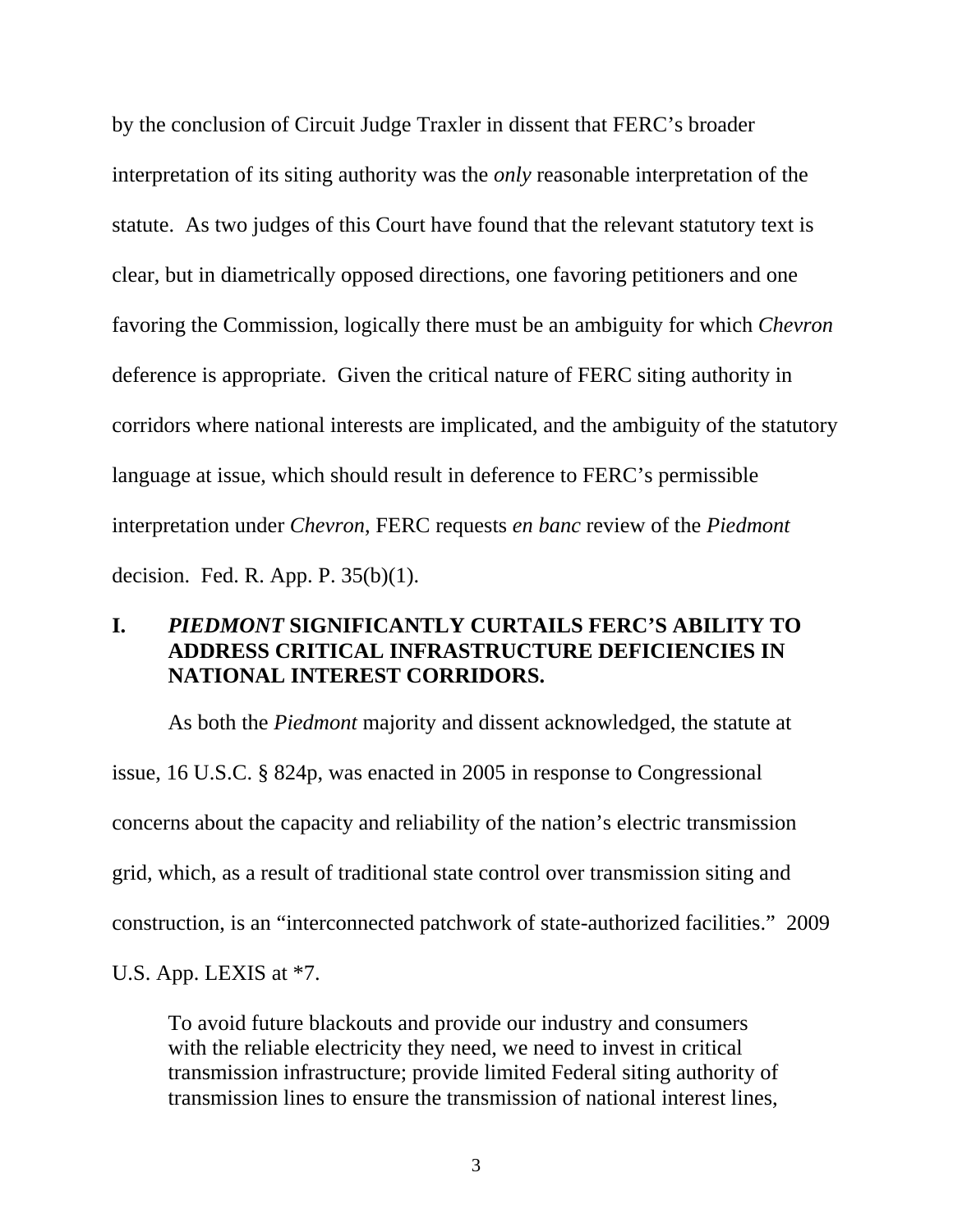and avoid the most significant areas where we had gridlock; [and] streamline the permitting of siting for transmission lines to assure adequate transmission. . . . We need all these parts of the Energy bill.

2009 U.S. App. LEXIS 2944 at \*40 (J. Traxler, dissenting) (quoting 150 Cong. Rec. S3732 (daily ed. April 5, 2004) (statement of Sen. Domenici, Chairman of the Senate Energy Committee at time of passage of the Energy Policy Act of 2005)).

To address this situation, Congress authorized the Secretary of Energy to designate areas with electric transmission constraints as national interest electric transmission corridors. 16 U.S.C. § 824p(a). Congress authorized FERC to take over the siting of facilities in such national interest corridors from state siting authorities under certain enumerated circumstances, *see* 16 U.S.C. § 824p(b)(1)- (6), including when a state has "withheld approval for more than 1 year" after the filing of an application for a permit. 16 U.S.C.  $\S$  824p(b)(1)(C)(i).

The *Piedmont* majority reversed FERC's determination in the challenged orders<sup>3</sup> that FERC's authority under 16 U.S.C. §  $824p(b)(1)(C)(i)$  -- to act when a state "withholds approval" -- includes the authority to act when a state *denies* a permit application. 2009 U.S. App. LEXIS 2944 at \*15. The *Piedmont* interpretation significantly impairs FERC's authority to site facilities in national interest corridors, as the interpretation permits any state, by outright denying a

 $\overline{a}$ 

**<sup>3</sup>** *Regulations for Filing Applications for Permits to Site Interstate Electric Transmission Facilities*, Order No. 689, 71 Fed. Reg. 69,440 (Dec. 1, 2006), FERC Statutes & Regulations, Regulations Preambles ¶ 31,234 (2006) (Rulemaking Order), *reh'g denied*, 119 FERC ¶ 61,154 (2007) (Rehearing Order).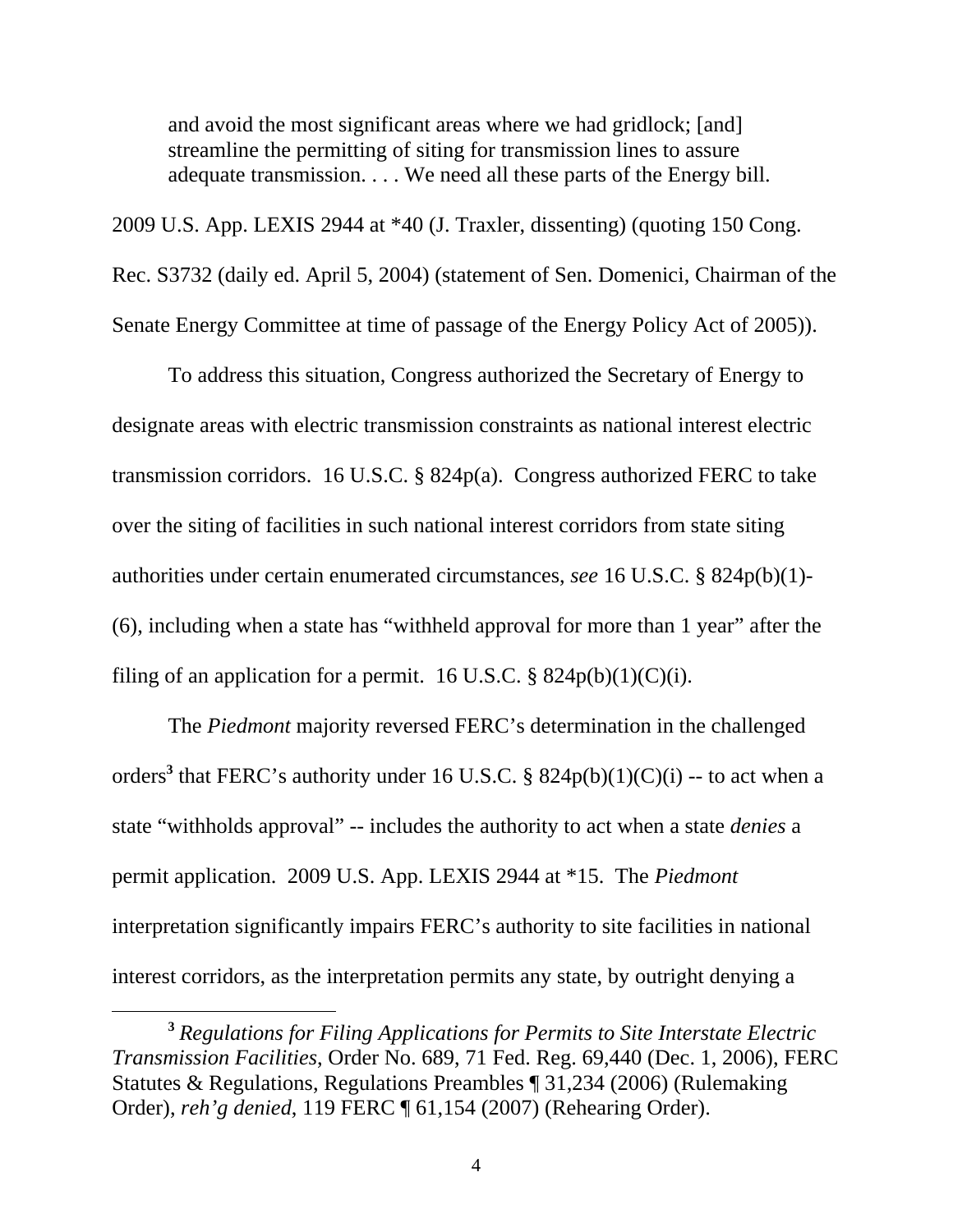permit to site or construct transmission facilities, to derail the multi-state transmission projects necessary to assure reliability in the national interest corridors, regardless of how important that project may be to the national interest and relieving congestion on the interstate grid. *See* March 12, 2009 Testimony of FERC Chairman Jon Wellinghoff Before the Committee on Energy and Natural Resources of the United States Senate, Hearing on Legislation Regarding Electric Transmission Lines, at 5-6.<sup>4</sup> Thus, the panel majority's ruling "is a significant constraint on the Commission's already-limited ability to approve appropriate projects to transmit energy in interstate commerce." *Id*. at 6.

The need for such infrastructure development is, if anything, even more prominent today. As President Obama stated in his January 20, 2009 Inaugural Address<sup>5</sup>: "The state of our economy calls for action: bold and swift . . . . We will build the roads and bridges, the electric grids and digital lines that feed our commerce and bind us together." In particular, transmission infrastructure development is necessary for the delivery of renewable power, such as solar and wind power, to bring the power from the remote areas in which it is most

 $\overline{a}$ 

**<sup>4</sup>** Available at http://www.ferc.gov/EventCalendar/Files/20090312100013- 03-12-09-testimony.pdf.

**<sup>5</sup>** Available at http://www.nytimes.com/2009/01/20/us/politics/20textobama.html.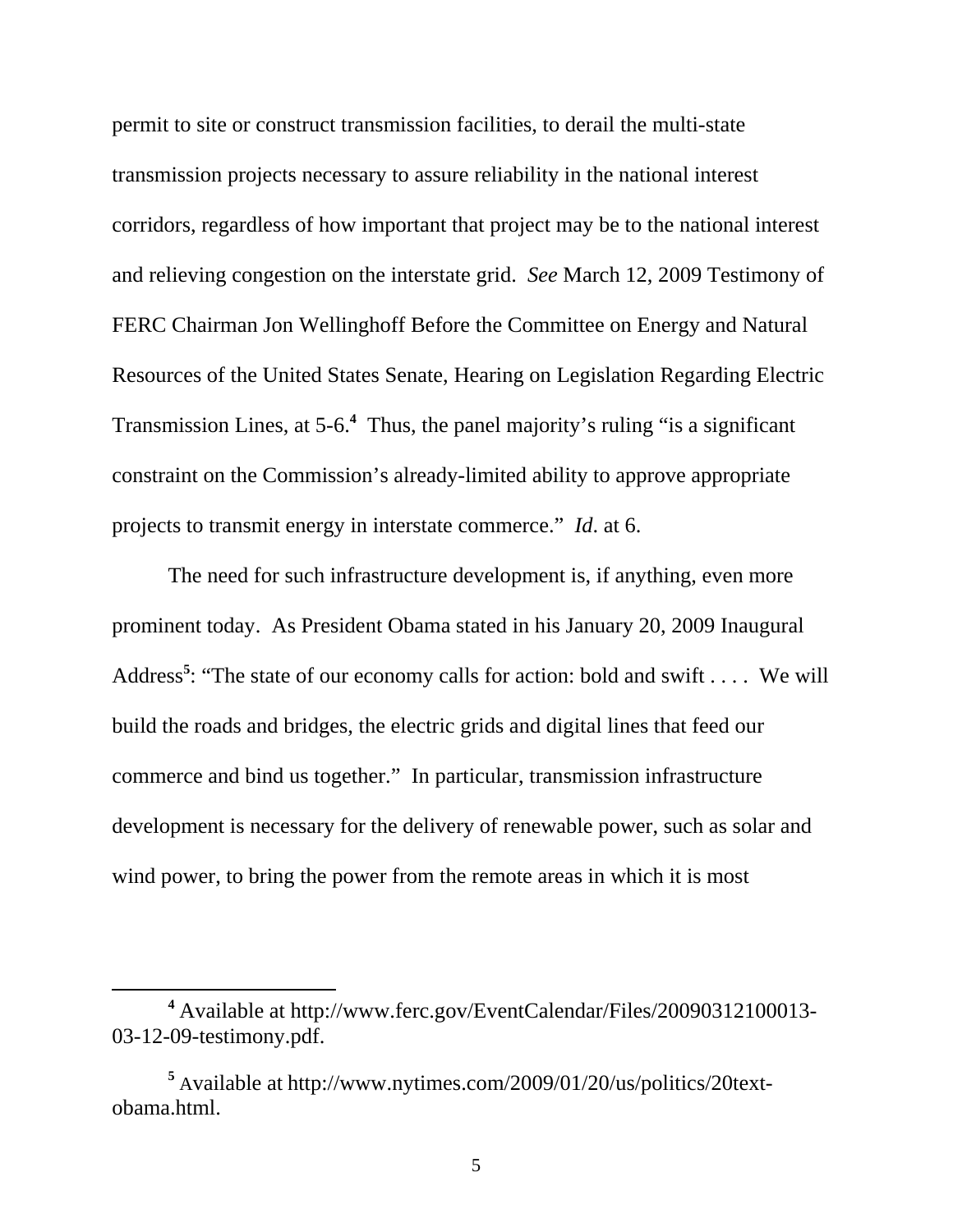efficiently produced, to the metropolitan areas where it is most needed. Wellinghoff Testimony at 2.

## **II. UNDER** *CHEVRON***, FERC'S PERMISSIBLE INTERPRETATION OF THE STATUTE SHOULD RECEIVE DEFERENCE.**

 The *Piedmont* majority's rejection of FERC's statutory interpretation is contrary to the Supreme Court's and this Circuit's caselaw on the proper application of *Chevron*. Under *Chevron*, "[a] federal court need not defer to an agency's construction of its governing statute if the construction violates an unambiguous statutory command; but deference is appropriate if the statute is ambiguous or unclear on the point in issue and the agency's interpretation is based on a permissible construction of the statute." *Mowbray v. Sullivan*, 914 F.2d 593, 598 (4th Cir. 1990). *Chevron* overturned a court of appeals decision in which the "basic legal error" was the adoption of a judicial definition of a statutory term where Congress had not "commanded that definition" in the statute. 467 U.S. at 842. The court may not substitute its own construction for the agency's reasonable interpretation. *A. T. Massey Coal Co. v. Barnhart*, 472 F.3d 148, 167 (4th Cir. 2006). Rather, where there is statutory ambiguity, "*Chevron* requires a federal court to accept the agency's construction of the statute, even if the agency's reading differs from what the court believes is the best statutory interpretation." *Nat'l Cable & Telecomms. Ass'n v. Brand X Internet Servs*., 545 U.S. 967, 980 (2005).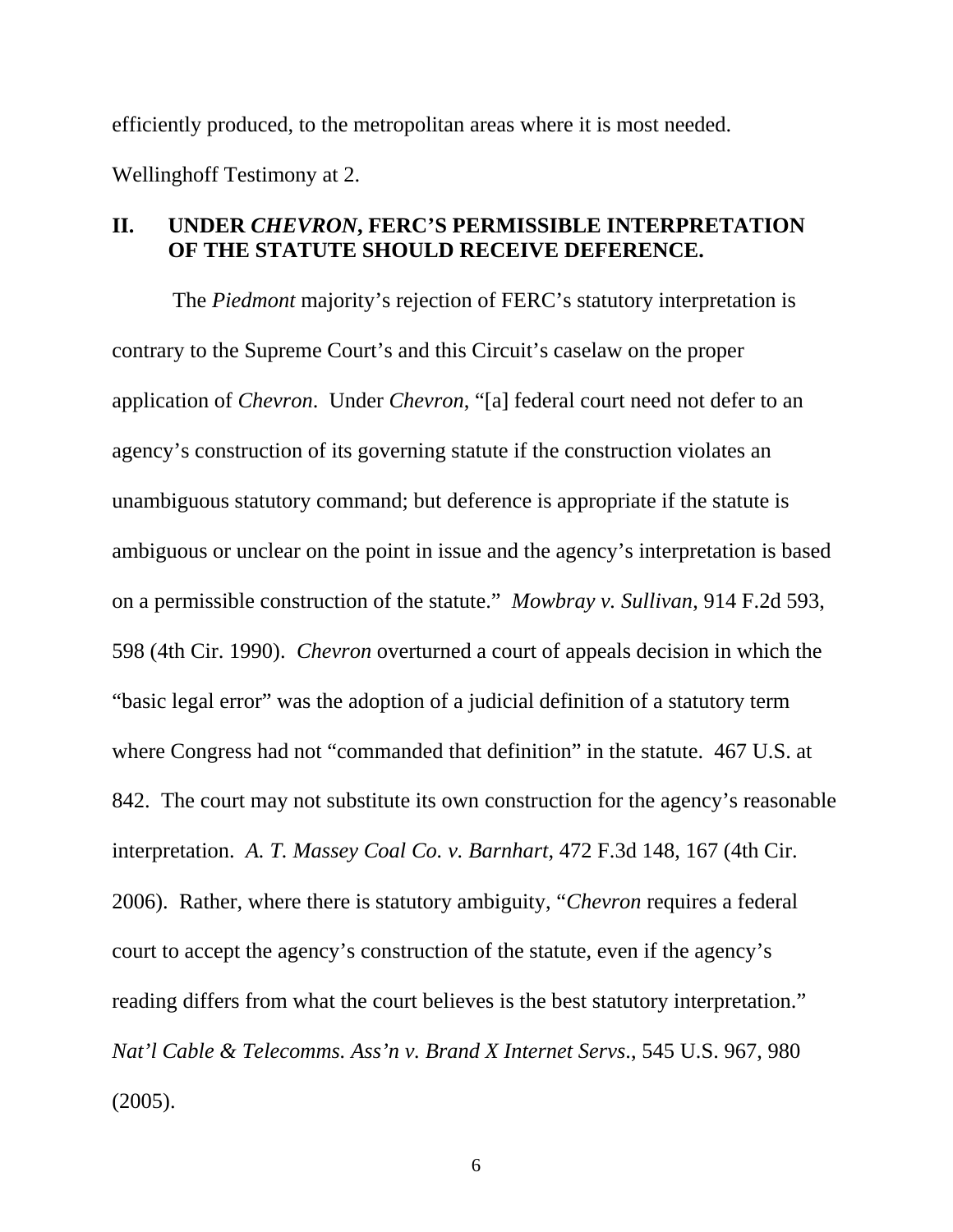## **A. The** *Piedmont* **Interpretation is Not Compelled by the Statute and Therefore Does Not Suffice As a Basis to Reject FERC's Reasonable Interpretation under** *Chevron***.**

 Refusing *Chevron* deference to FERC's statutory interpretation based upon the purported plain language of the statute, the *Piedmont* majority found that "withheld approval for more than one year" could not be interpreted to include a state's *denial* of a siting permit. 2009 U.S. App. LEXIS 2944 at \*15. The majority opinion does not support the conclusion it purports to draw.

 The statute does not define the range of state actions that constitute withholding approval. Rulemaking Order P 26, JA 235. Such statutory silence '"normally creates ambiguity.'" *Kentuckians for The Commonwealth, Inc. v. Rivenburgh*, 317 F.3d 425, 441 (4th Cir. 2003) (quoting *Barnhart v. Walton*, 535 U.S. 212, 218 (2002)). "By failing to define the phrase, Congress left an interpretative gap that [the agency] may fill." *Maryland Dept. of Health and Mental Hygiene v. Centers for Medicare and Medicaid Services*, 542 F.3d 424, 434 (4th Cir. 2008) (citing *Chevron*, 467 U.S. at 843-44). For example, in *American Forest and Paper Ass'n v. FERC*, 550 F.3d 1179, 1181 (D.C. Cir. 2008), issued after briefing and argument in this appeal, the court upheld FERC's interpretation of another section of the Energy Policy Act of 2005 (on the purchase obligations of electric utilities), finding that Congressional silence as to the issue at hand rendered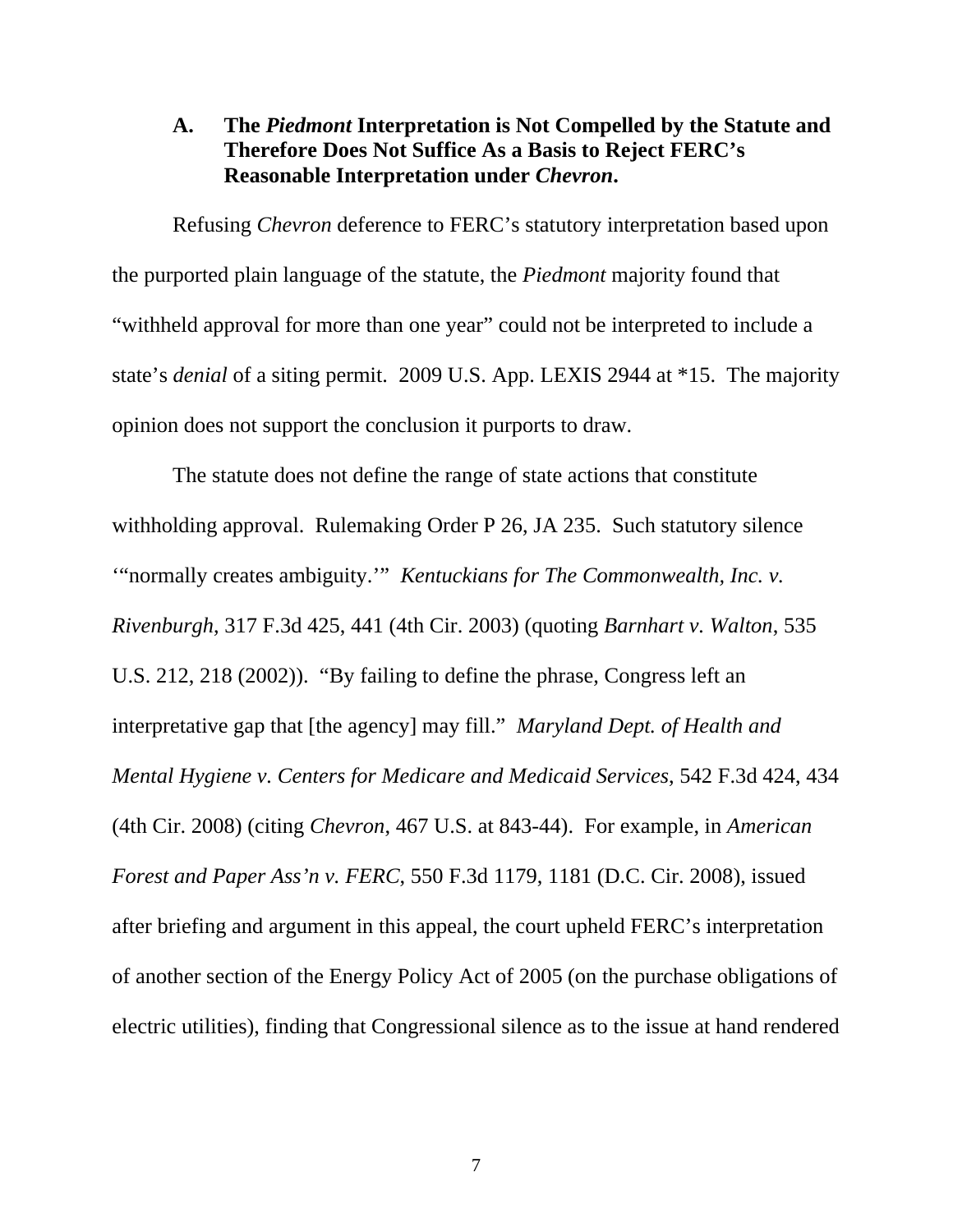the statute ambiguous, and therefore "a prototypical case for an agency's gapfilling role under *Chevron*."

 The *Piedmont* majority acknowledged that the term "withhold" means "to desist or refrain from granting, giving or allowing," and that "deny" and "withhold" are synonyms for "refusal." 2009 U.S. App. LEXIS 2944 at \*15-16 (referencing dictionary and thesaurus sources). This recognition is fully consistent with FERC's interpretation that "withheld approval" includes the denial of approval. The majority, however, found FERC's interpretation precluded when the phrase "withheld approval" is considered in the context of the phrase "for more than one year." *Id*. In that context, the majority found that the phrase could *only* refer to approval that has been held back "continuously" for more than one year, which would exclude the "finite act" of denying an application. *Id*.

This is hardly a definition of "withheld approval" commanded by Congress as required under *Chevron* step one. 467 U.S. at 842. To the contrary, the *Piedmont* majority's opinion "established at most that the language may bear the interpretation they desire – not that it cannot bear the interpretation adopted by the [agency]." *Sullivan v. Everhart*, 494 U.S. 83, 91-92 (1990). As the dissent found, applying the common meaning of the word "withhold" – "[t]o keep back, decline to grant" – "yields a straightforward rule that a state has 'withheld approval for more than 1 year' when one year after approval has been sought, the state still has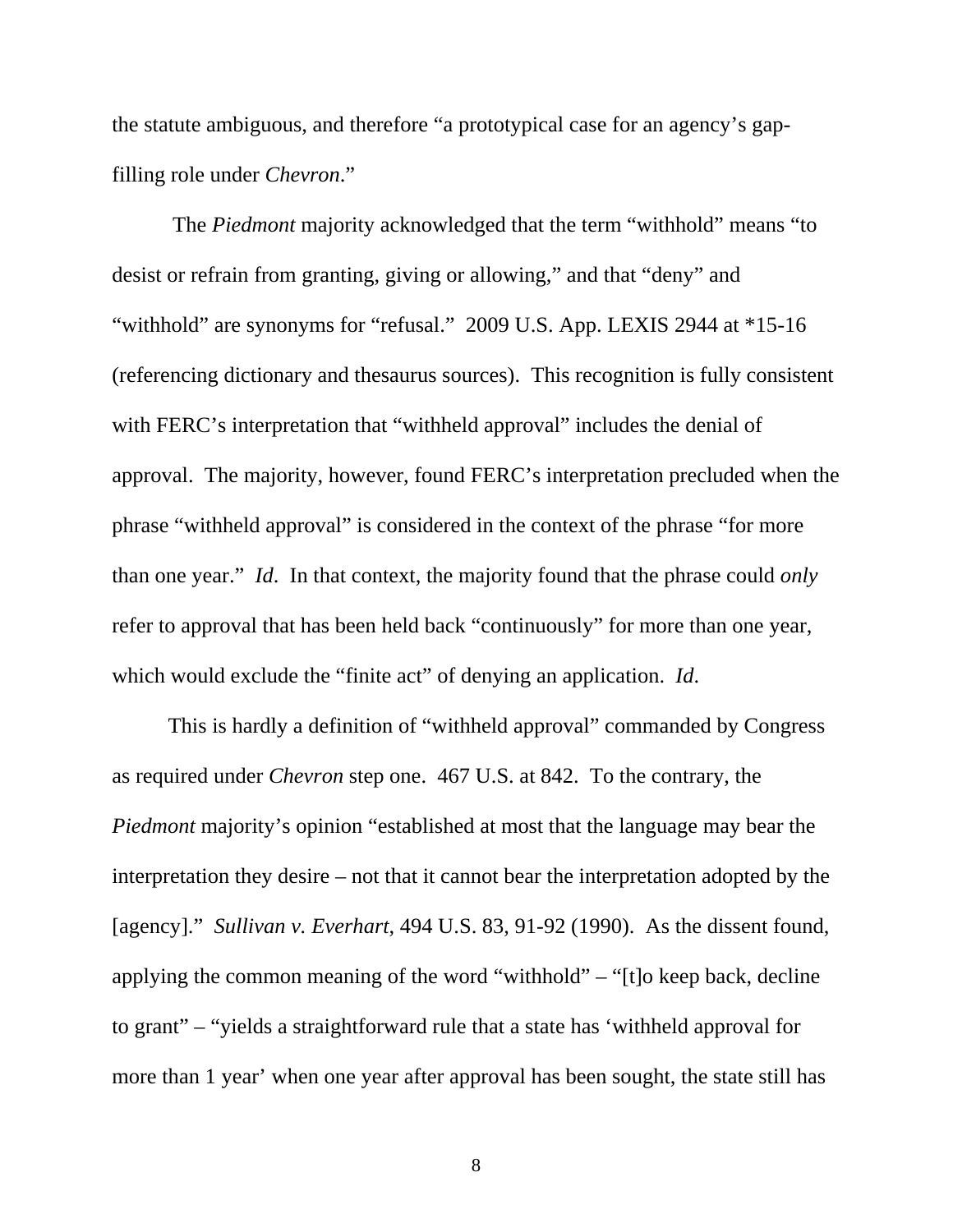not granted it, regardless of the reason." 2009 U.S. App. LEXIS at \*44. "Under the common meaning of the words "withhold" and "approval," approval is withheld, *i.e*., not granted, every day that no decision is issued granting approval, and it continues to be withheld on the day an application is denied (as well as every day that such a denial is not reconsidered)." *Id*. at \*45. The presence of a dictionary definition of the relevant term supporting the agency's view indicates at a minimum that the statute is open to interpretation. *Nat'l RR Passenger Corp. v. Boston & Maine Corp*., 503 U.S. 407, 418 (1992) (where there were alternative dictionary definitions of the statutory term, each making some sense under the statute, that fact indicated that the statute was open to interpretation).

In essence, the majority's analysis disregards the word "approval" in the statute. "Withheld approval" is the default, not "withheld action" or "withheld decision." Denial is the opposite of approval. If, 366 days after filing, the application has been denied, the state has withheld approval for more than one year. As FERC explained in the challenged orders, there is no inconsistency in the use of the temporal component. State rejection might, upon further consideration, become state approval, and *vice versa*. Rather, the one-year time period indicates when FERC can commence its pre-filing process, Rehearing Order P 38, JA 487, and FERC retains discretion to allow state processes to be completed beyond the one-year period, Rulemaking Order P 31, JA 239.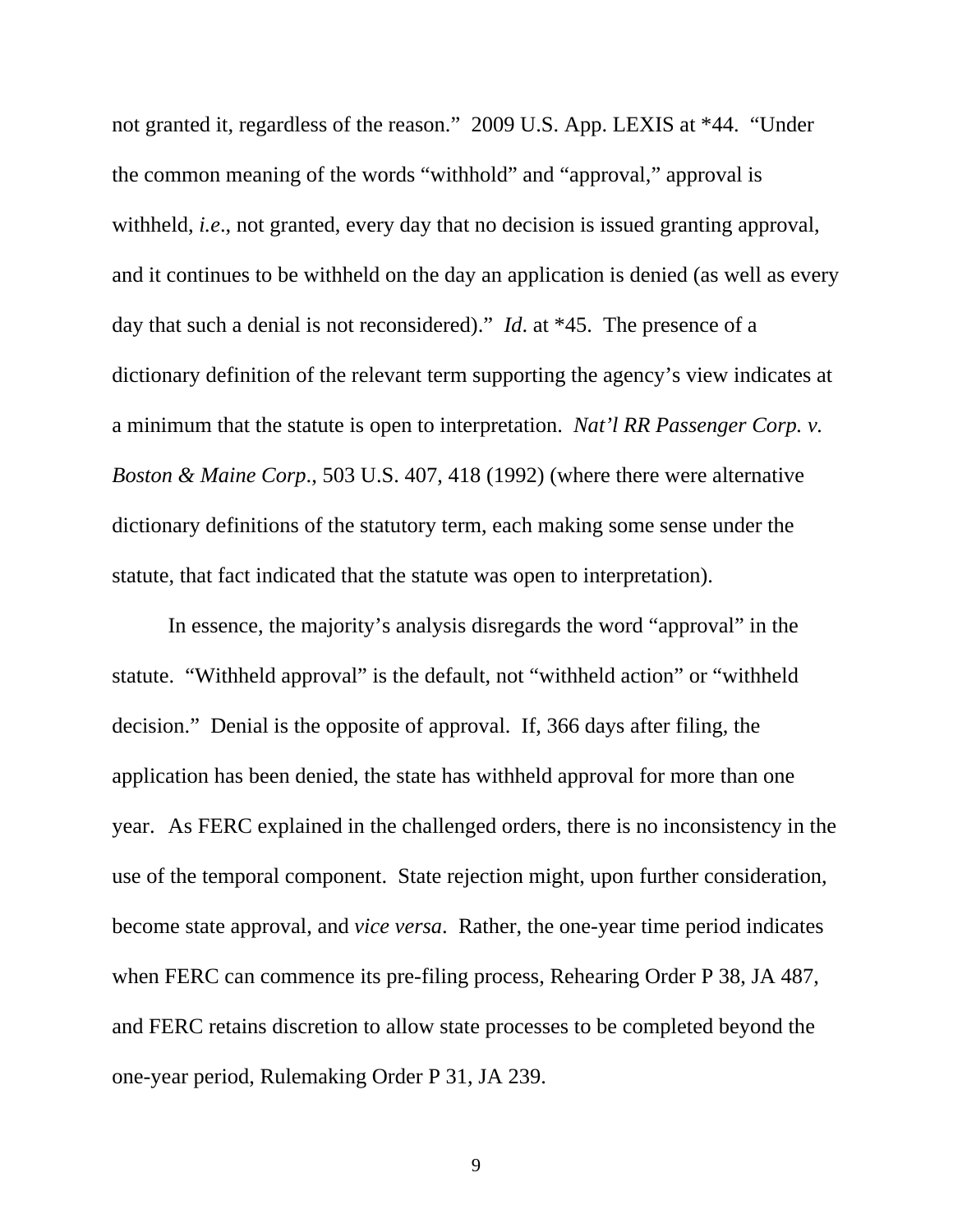Indeed, the dissent concluded that "[t]here is no other reasonable way to interpret those words;" "the language of the statute, when considered in the context of the statute's purpose and other provisions in the statute, is susceptible to only one interpretation, the one that FERC adopted." 2009 U.S. App. LEXIS 2944 at \*41. The fact that the dissent reached this conclusion on the plain meaning of the statutory language is in itself suggestive, at a minimum, of ambiguity. No writing is unambiguous if '"susceptible of two reasonable interpretations.'" *World-Wide Rights Ltd. Partnership v. Combe Inc*., 955 F.2d 242, 245 (4th Cir. 1992) (quoting *American Fidelity & Casualty Co. v. London & Edinburgh Ins. Co*., 354 F.2d 214, 216 (4th Cir. 1965)); *Bear Brand Hosiery Co. v. Tights, Inc*., 605 F.2d 723, 726 (4th Cir. 1979) (same). Courts have recognized that conflicting statutory interpretations may evidence ambiguity. *Saintha v. Mukasey*, 516 F.3d 243, 253 (4th Cir. 2008) ("The possibility that a subsection of that statute could perhaps lead another decisionmaker to a different conclusion only reinforces the ambiguity of the statute" and does not render the agency's interpretation impermissible so as to overcome the "substantial deference" the agency is owed). *See also Dewsnup v. Timm*, 502 U.S. 410, 416 (1992) (the contrasting positions of the parties and *amici* with regard to interpretation of the statute demonstrates that the relevant statute "do[es] embrace some ambiguities"); *Local Union 1261 v. Fed. Mine Safety & Health Review Comm'n*, 917 F.2d 42, 46 (D.C. Cir. 1990) (differing Commission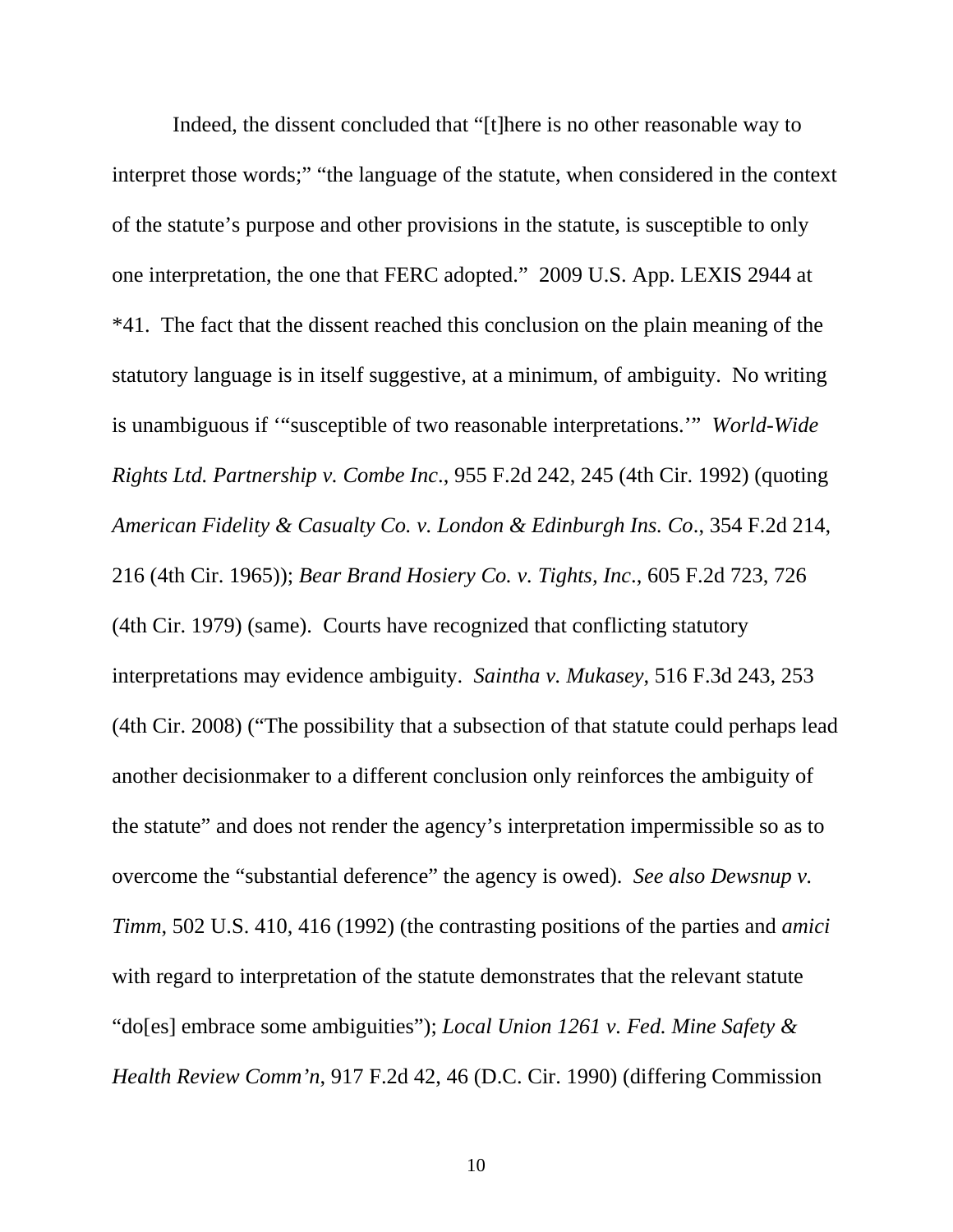interpretations over time and split among the Commissioners in the decision under review indicates ambiguity); *Bankwest v. Fidelity & Deposit Co. of Md*., 63 F.3d 974, 978 (10th Cir. 1995) ("The fact that judicial opinions have interpreted identical policy provisions differently may demonstrate ambiguity."); *Thinking Machines Corp. v. Mellon Fin. Servs. Corp*., 67 F.3d 1021, 1025 (1st Cir. 1995) (the "collision of viewpoints" among courts interpreting the statute "underscores the obvious;" that the text is unclear).

### **B. The Statutory Context Supports FERC's Interpretation.**

 In ascertaining the meaning of the statute, the court must look not only to the specific statutory language, but also "the language and design of the statute as a whole." *Sullivan*, 494 U.S. at 89. Here, the *Piedmont* majority concluded that FERC's interpretation was not supported by the statutory context because, in the majority's view, the other circumstances under which FERC could exercise siting authority were "limited grants of jurisdiction" (*see* 16 U.S.C. § 824p(b)(1)(A)-(C)), and the "withheld approval" clause should be similarly limited in interpretation. 2009 U.S. App. LEXIS 2944 at \*19-20. "[I]f Congress had intended to take the monumental step of preempting state jurisdiction *every time* a state commission denied a permit in a national interest corridor, it would surely have said so directly." *Id*. at \*20.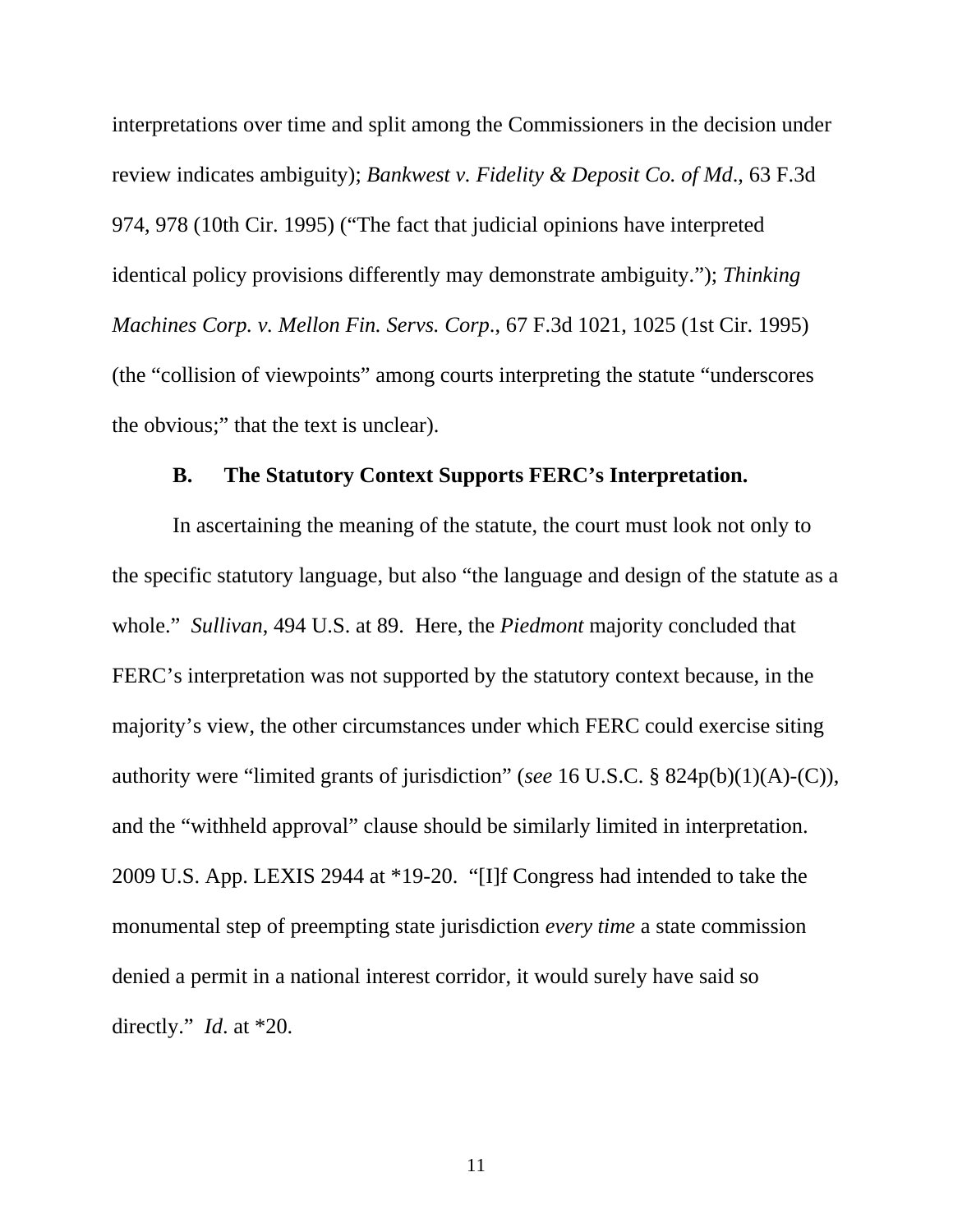This statement is contrary to the *Piedmont* majority's *rejection* of petitioners' arguments that a "clear" statement of Congressional intent was required because of a presumption against the preemption of the states' historic siting powers. *Id*. at \*14. "[A]s the Supreme Court made clear" in *New York v. FERC*, 535 U.S. 1, 18 (2002) (upholding another FERC rulemaking concerning transmission rates and services under the Federal Power Act), a presumption against preemption does not apply "when Congress has conferred authority upon a federal agency to act in an area of preexisting state regulation, and there is simply a question about the scope of that authority." 2009 U.S. App. LEXIS 2944 at \*14. Thus, the question is simply one of Congressional intent, guided by *Chevron*. *Id*. Accordingly, the lack of a "clear" statement relied on by the majority panel is of no consequence in interpreting the statute.

 To the contrary, as the dissent concluded, "only FERC's interpretation makes sense in the context in which the language is used and the context of the statute as a whole." *Id*. at \*54. The subsection granting FERC siting authority when a state has "withheld approval for more than one year" (16 U.S.C. § 824p(b)(1)(C)(i)), is immediately followed by 16 U.S.C. § 824p(b)(1)(C)(ii), which gives FERC siting authority when a state has *granted* approval but "conditioned its approval in such a manner that the proposed construction or modification will not significantly reduce transmission congestion in interstate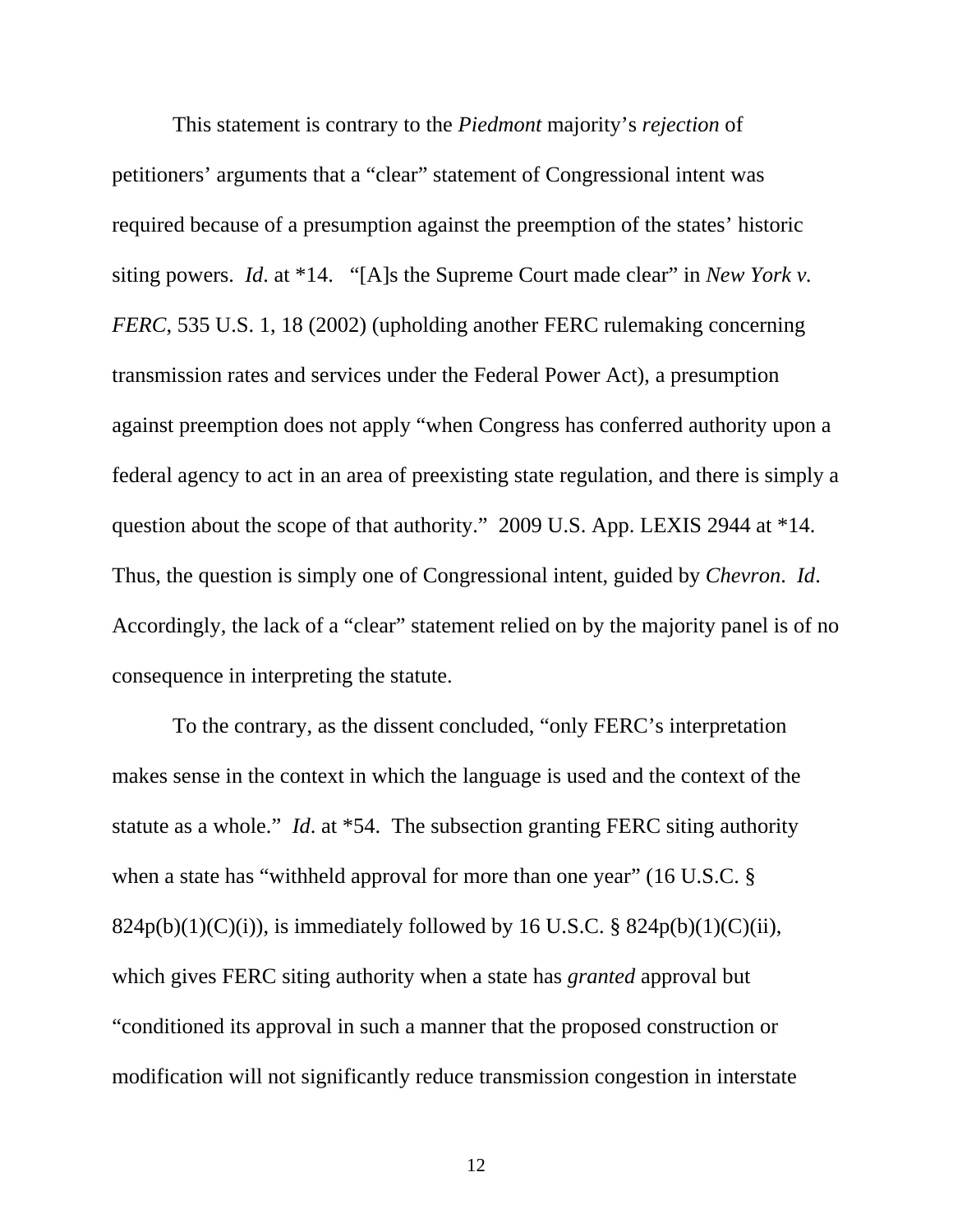commerce or is not economically feasible." The dissent agreed with FERC that it is unreasonable to assume that Congress would deny FERC the authority to "trump" the state's permitting decision when the state's outright denial of a permit thwarts the statutory purpose, but would permit FERC to assert authority when the state approves the permit but imposes such onerous conditions that the statutory purpose is also thwarted. 2009 U.S. App. LEXIS 2944 at \*47-48.

#### **C. The Statutory Purpose Supports FERC's Interpretation.**

FERC's interpretation is also supported by the statutory purpose, as found by the dissent. In construing a statute, the court must "'look to the provisions of the whole law, and to its object and policy.'" *Elm Grove Coal Co. v. Dir., Office of Workers' Comp. Programs*, 480 F.3d 278, 293 (4th Cir. 2007) (quoting *United States Nat'l Bank v. Indep. Ins. Agents of Am*., 508 U.S. 439, 455 (1993)).

Here, FERC's interpretation is in accord with the statutory purpose of assuring that critical transmission facilities are sited in national interest corridors. 2009 U.S. App. LEXIS 2944 at \*47 (J. Traxler, dissenting) (FERC has authority to assure that a state does not frustrate the goal of significantly reducing transmission congestion in a national interest corridor). The legislative history further evidences Congressional intent that FERC be able to preempt state siting authorities when it is determined that a high voltage line is of national significance. *Id*. at \*51-53 (discussing legislative history). In contrast, the *Piedmont* majority's interpretation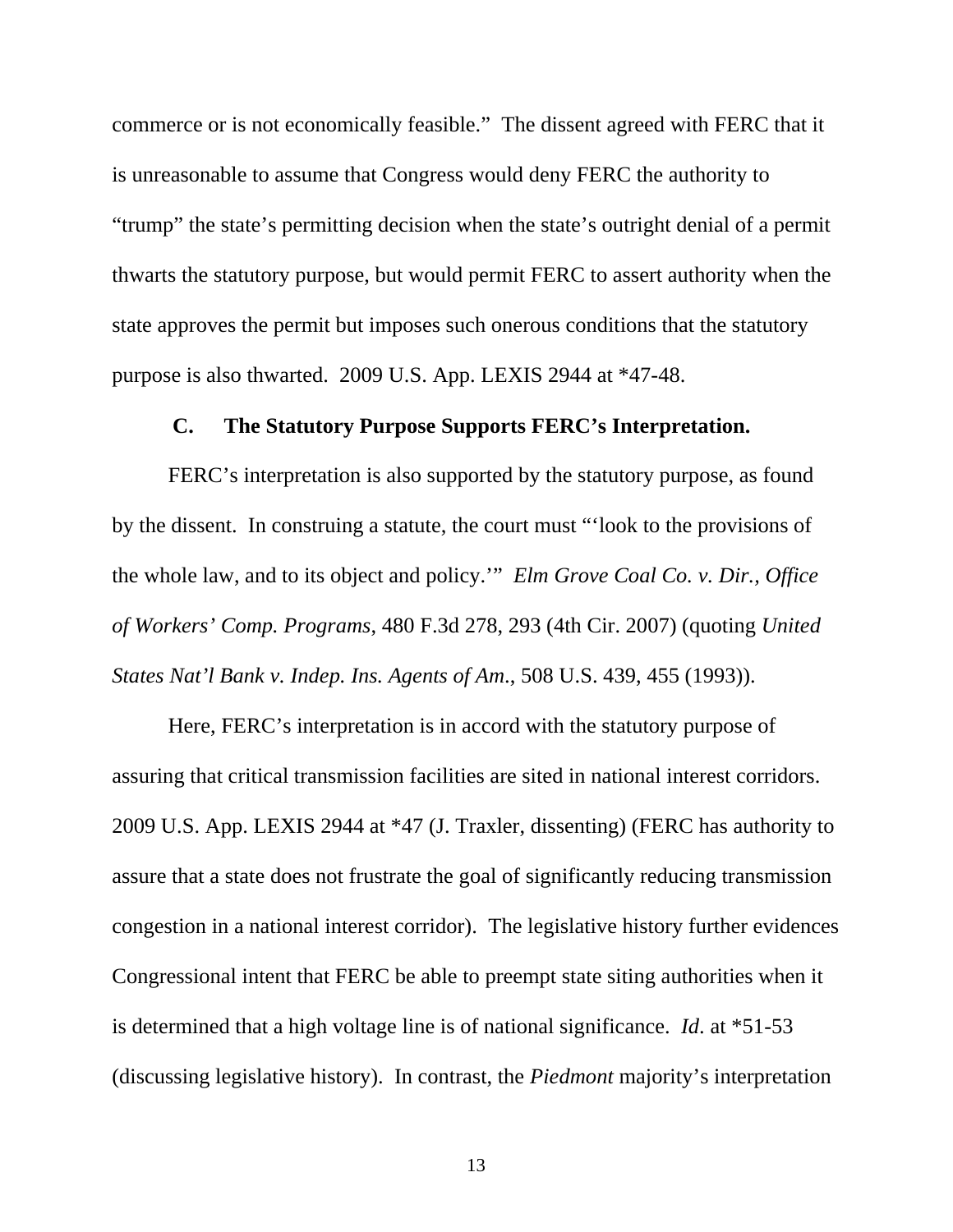would permit an individual state to thwart the statutory goal of reducing congestion in national corridors merely by denying a siting permit, which "makes no sense" in light of the purpose of the legislation. *Id*. at \*48. Under this interpretation, a state can deny a critical piece of infrastructure "for purely local reasons," *id*. at \*50, with no opportunity for backstop federal review of whether the project is in the national public interest. Congress intended to permit FERC to exercise jurisdiction when a state denies a permit that is necessary to ensure reliability of the national transmission grid, not just to exercise jurisdiction when a state has not ruled on the application one way or another for a certain period of time. *Id*. at \*53.

Broadly construing FERC's authority does not, moreover, as the court majority believes, render state review of siting applications "futile." *Id*. at \*19. Under the statute, states may impose conditions on any siting permit so long as the conditions are economically feasible and would not prevent significant reduction of congestion. *See* dissent, *id*. at \*51 (citing FPA § 216(b)(1)(C)(ii)). Further, FERC takes state determinations into consideration in making its own permitting decisions. *Id*. at \*50-51. The state decision and state-compiled record become part of the FERC record and are considered "to the maximum extent possible." Rulemaking Order P 42, JA 244, PP 124-25, JA 283; Rehearing Order P 39, JA 487. Thus, a state may deny a permit for legitimate reasons that may, in turn, cause the Commission to deny the permit. If, in an individual case, FERC has not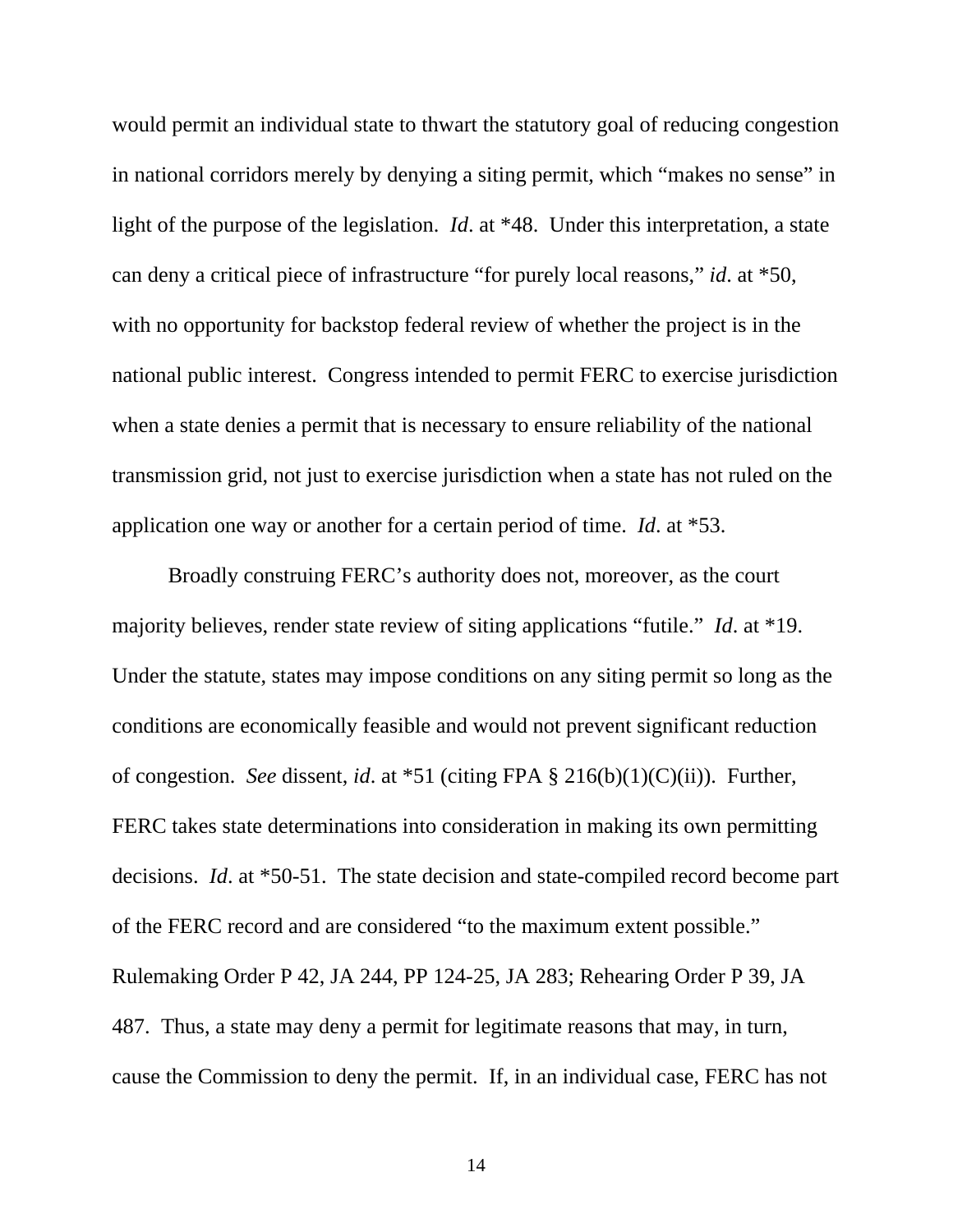adequately addressed a state concern arising from a state proceeding, that is a matter that can be raised on judicial review from that individual siting case.

Accordingly, in order to preserve FERC's authority to assure adequate transmission in national interest corridors, and to recognize FERC's authority under *Chevron* to interpret a statutory provision that is -- as demonstrated by the conflicting perspectives of the Judges of this Court -- ambiguous, FERC respectfully requests that the Court grant *en banc* review.

#### **CONCLUSION**

 For the reasons stated, FERC respectfully requests that the Court grant *en banc* rehearing of its February 18, 2009 decision to the extent requested.

Respectfully submitted,

 Cynthia A. Marlette General Counsel

*s/ Robert H. Solomon* 

Robert H. Solomon **Solicitor** 

 Lona T. Perry Senior Attorney

Federal Energy Regulatory Commission 888 First Street, N.E. Washington, D.C. 20426 Phone: 202-502-6600 April 2, 2009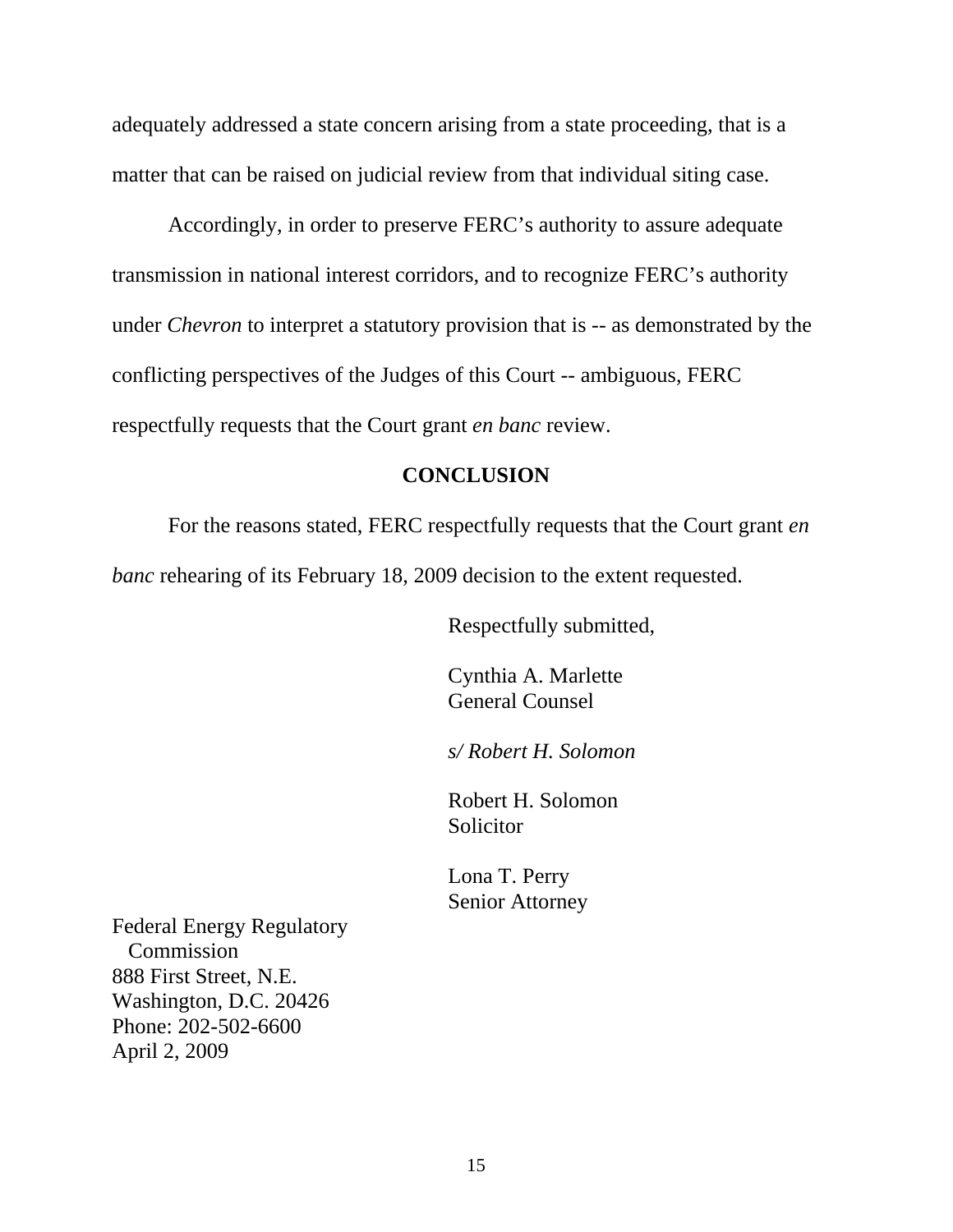*Piedmont Environmental Council, et al. v. FERC* Docket No. RM06-12 **4th Cir. Nos. 07-1651,** *et al.* 

# **CERTIFICATE OF COMPLIANCE**

In accordance with Fed. R. App. P. 35(b)(2), I certify that the Petition of

Respondent Federal Energy Regulatory Commission for Rehearing *En Banc* contains 15

pages, not including the tables of contents and authorities and the certificate of

compliance.

 *s/ Robert H. Solomon* Robert H. Solomon Solicitor

Federal Energy Regulatory Commission Washington, D.C. 20426 Tel: (202) 502-6027 Fax: (202) 273-0901

April 2, 2009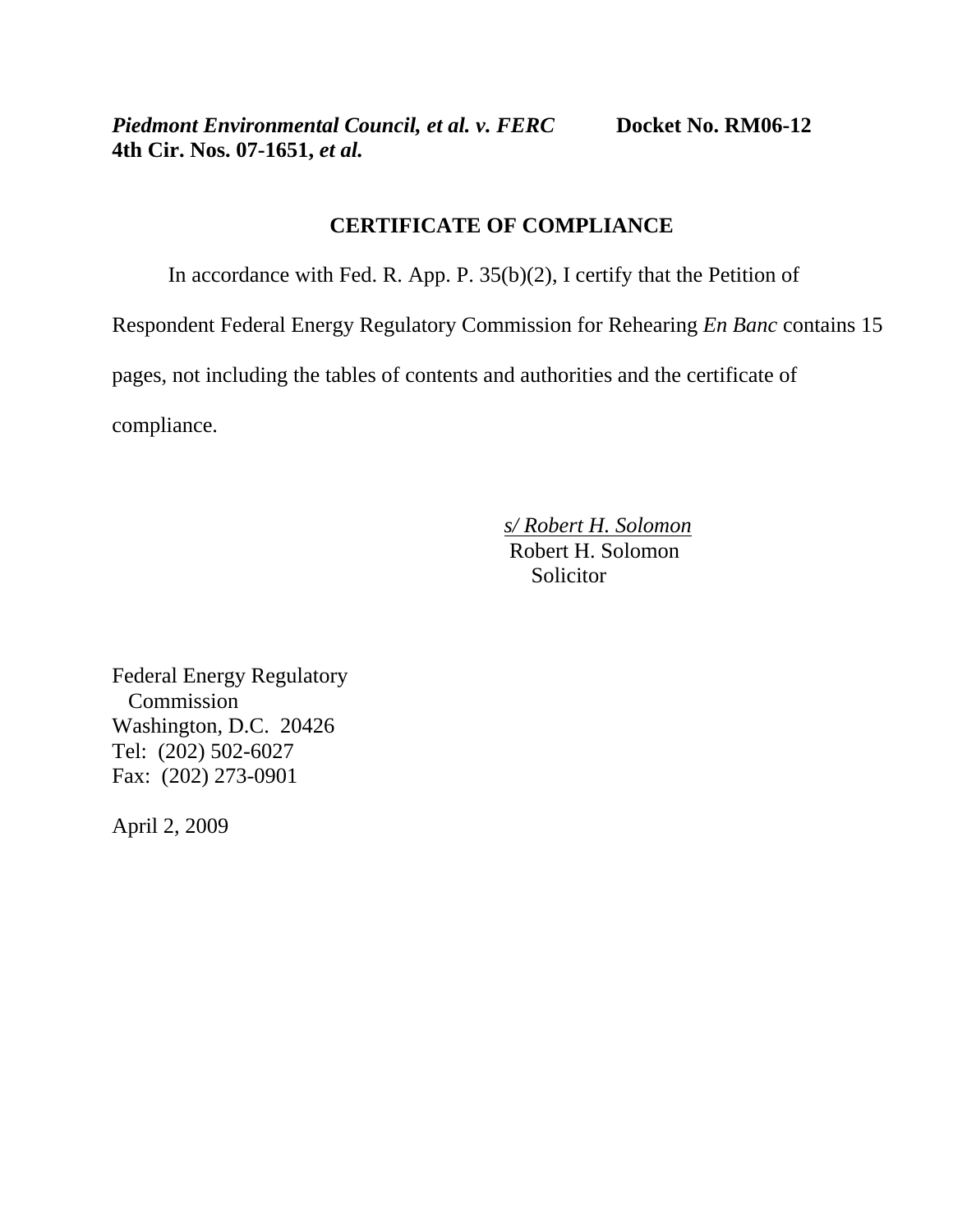# **CERTIFICATE OF SERVICE**

I hereby certify that on April 2, 2009, I electronically filed the foregoing with the

Clerk of Court using the CM/ECF System, and I mailed the foregoing document by

First-Class Mail, postage prepaid, to all case participants, at the following addresses:

# **PIEDMONT ENVIRONMENTAL** John W. Montgomery, Jr. **COUNCIL** Montgomery & Simpson, LLP

# **PUBLIC SERVICE COMMISSION** Jonathan D. Feinberg **OF THE STATE OF NEW YORK** Peter McGowan **PEOPLE OF THE STATE OF Sean Mullaney NEW YORK** Public Service Commission of the

 Suite A-1 2116 Dabney Road Richmond, VA 23230

 Andrew N. Beach Vinson & Elkins Suite 600 The Willard Office Building 1455 Pennsylvania Avenue, NW Washington, DC 20004-1008

 State of New York Three Empire State Plaza Albany, NY 12223-1350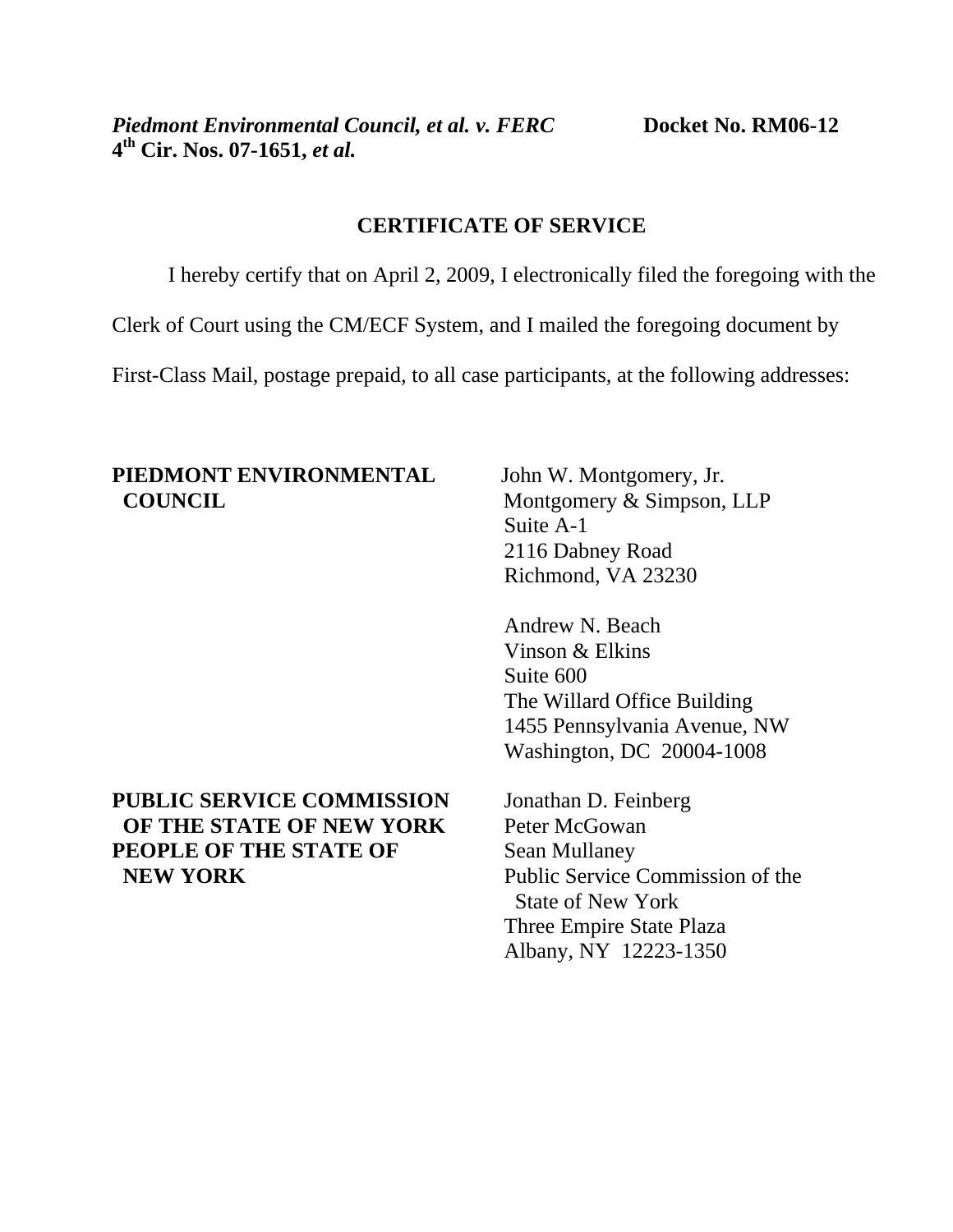### **MINNESOTA PUBLIC UTILITIES** Kari Zipko **COMMISSION** Lori Swanson

### **SOUTHERN CALIFORNIA EDISON** Alice E. Loughran  **COMPANY** Jennifer L. Key

# **ALLEGHENY POWER** Tegan M. Flynn **TRANS-ALLEGHENY INTERSTATE** Andrew N. Beach **LINE COMPANY** Vinson & Elkins **LINE COMPANY** The Willard Office Building

**EDISON ELECTRIC INSTITUTE** Robert L. Corn-Revere **AMERICAN PUBLIC POWER** Daniel M. Adamson **ASSOCIATION** Brian R. Gish **NATIONAL RURAL ELECTRIC** Davis, Wright & Tremaine, LLP **COOPERATIVE ASSOCIATION** Suite 200 **AMERICAN WIND ENERGY** 1919 Pennsylvania Avenue, NW  **ASSOCIATION** Washington, DC 20006-3402 **SAN DIEGO GAS & ELECTRIC CO.** 

Manuel J. Cervantes Anna E. Jenks Office of the Attorney General of Minnesota North Central Life Tower Suite 1100 445 Minnesota Street St. Paul, MN 55101-2128

 Steptoe & Johnson, LLP 1330 Connecticut Avenue, NW Washington, DC 20036-1795

Anna J. Valdberg Southern California Edison Co. 2244 Walnut Grove Avenue P. O. Box 800 Rosemead, CA 91770

 Suite 600 1455 Pennsylvania Ave., N.W. Washington, DC 20004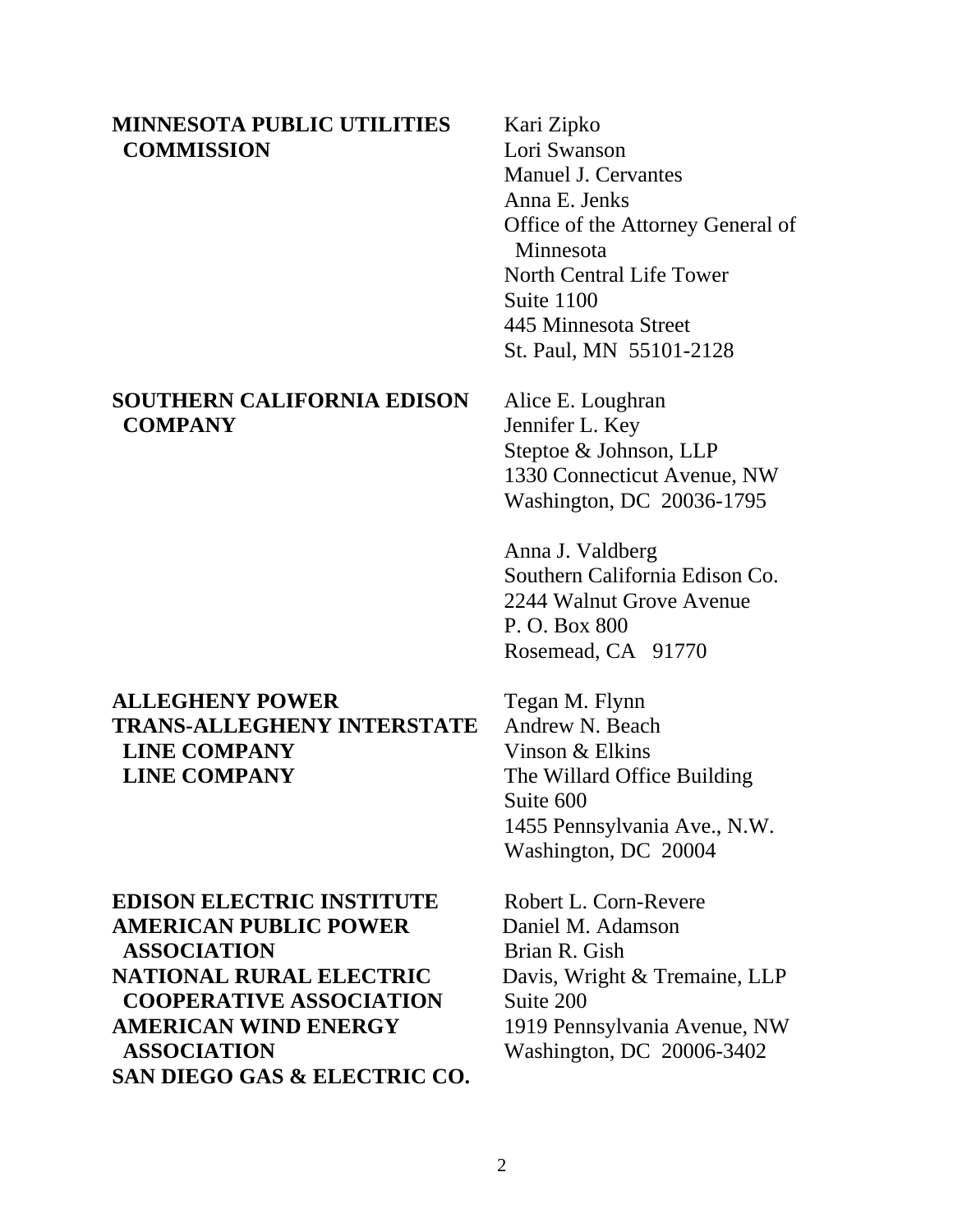### **PPL ELECTRIC UTILITIES** John L. Longstreth **CORPORATION** Donald A. Kaplan

# **COMMUNITIES AGAINST** John F. Klucsik **REGIONAL INTERCONNECT** Brenda D. Colella

## **STATE OF ARIZONA** Terry Goddard

#### **STATE OF CALIFORNIA** Edmund G. Brown, Jr.

 William M. Keyser, III K&L Gates, LLP 1601 K Street, NW Washington, DC 20006-1600

 Kevin C. Murphy Gilberti, Stinziano, Heintz & Smith, PC 555 East Genesee Street Syracuse, NY 13207

 Kathleen Sweeney Office of the Attorney General of Arizona 1275 West Washington Street Phoenix, AZ 85007-0000

 Christopher Kempley Keith Layton Office of the Attorney General of Arizona 1200 West Washington Street Phoenix, AZ 85007-0000

 Office of the Attorney General of California Suite 125 1300 I Street P.O. Box 944255 Sacramento, CA 94244-2550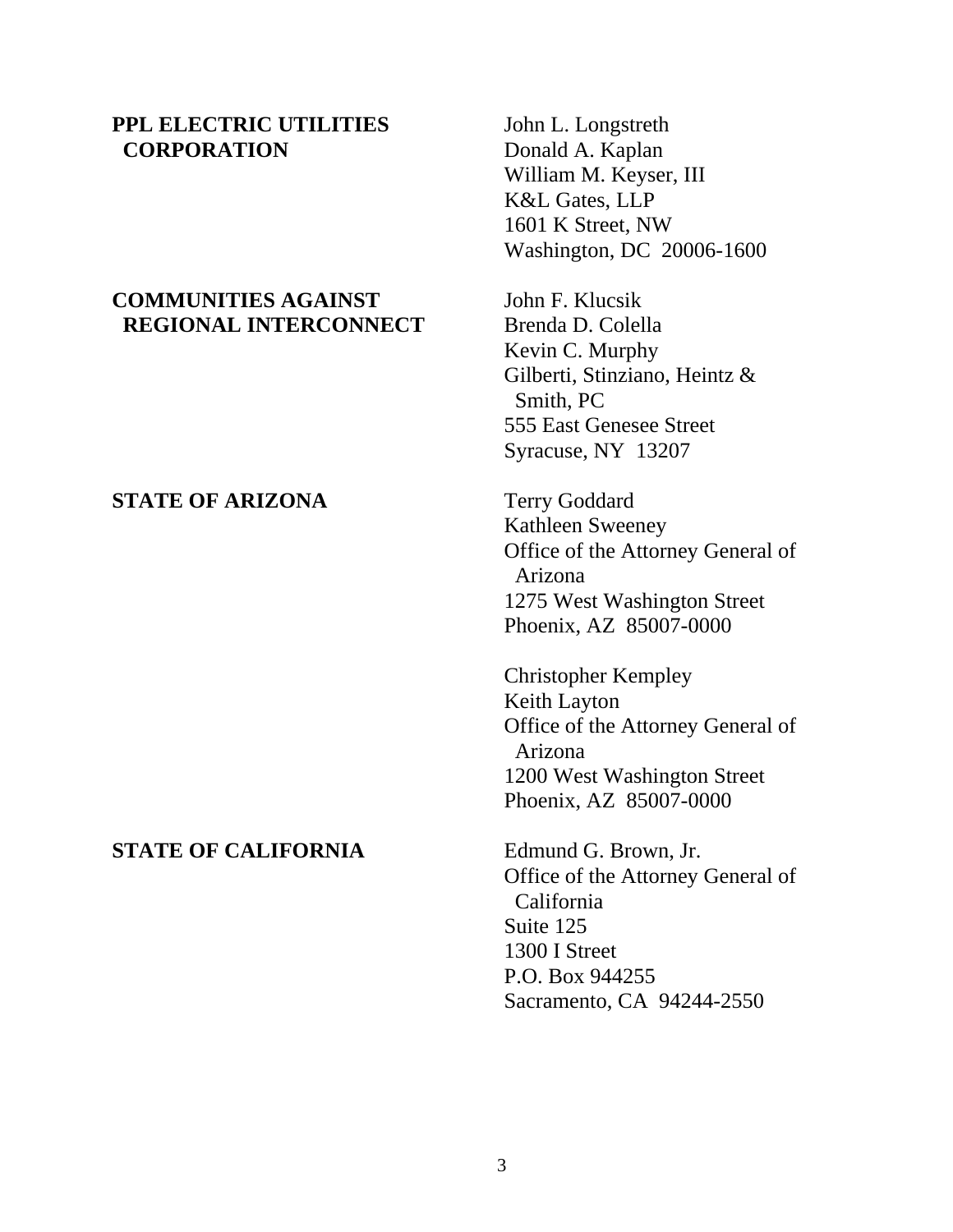Timothy R. Patterson, Attorney General Office of the Attorney General of California Suite 1100 110 West A Street San Diego, CA 92101-0000 **STATE OF CONNECTICUT** Richard Blumenthal Office of the Attorney General of Connecticut 55 Elm Street P.O. Box 120 Hartford, CT 06141-0120 **STATE OF DELAWARE** Joseph R. Biden, III Kevin P. Maloney Office of the Attorney General of Delaware Carvel State Office Building 820 N. French Street Wilmington, DE 19801-0000 **STATE OF ILLINOIS** Lisa Madigan Jane E. Notz Office of the Attorney General of Illinois Suite 2001 100 West Randolph Street Chicago, IL 60601-0000 **STATE OF IOWA** Eric J. Tabor Office of the Attorney General of Iowa Hoover State Office Building 200 East Grand Des Moines, IA 50309-0000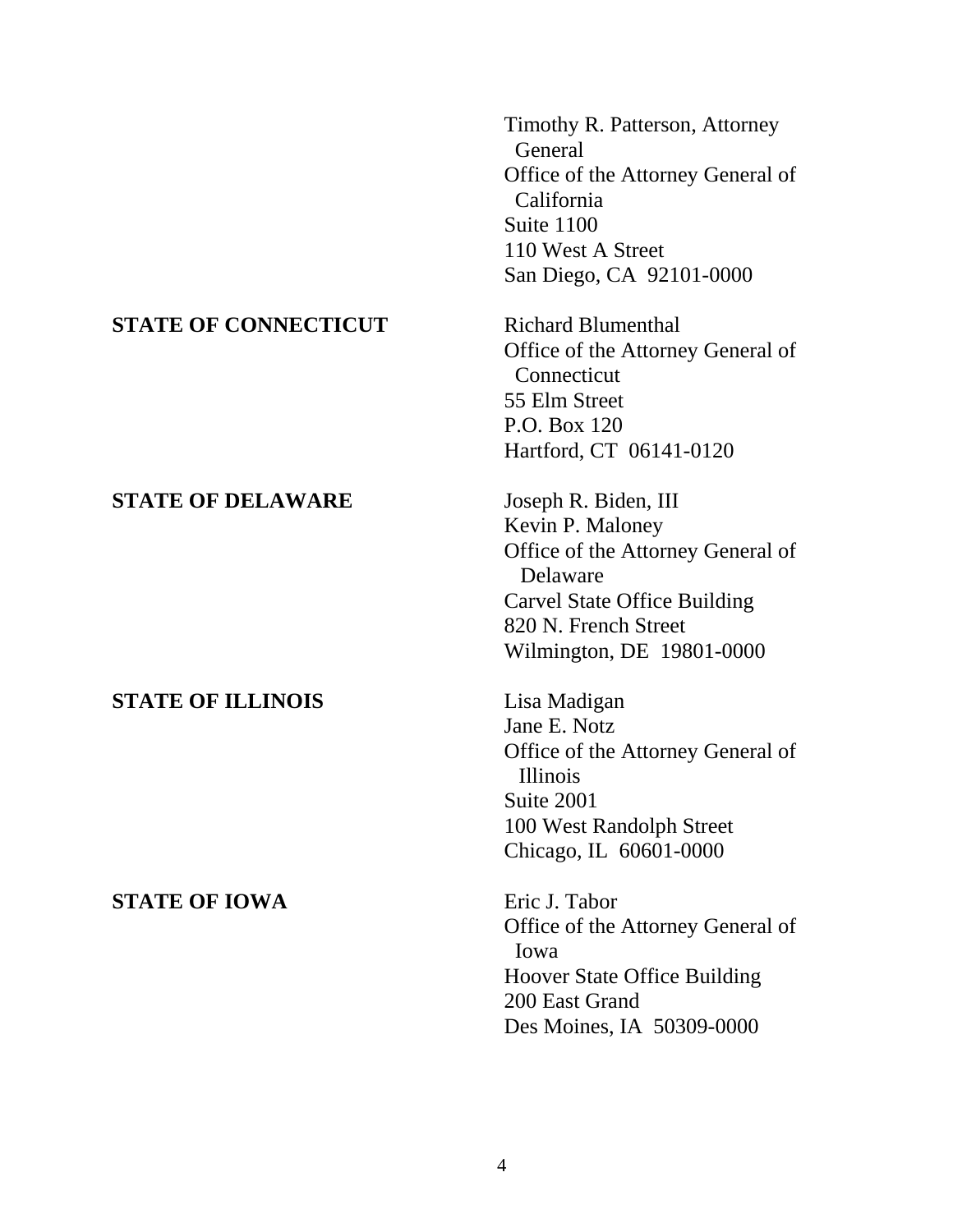# **STATE OF KENTUCKY** Gregory D. Stumbo Office of the Attorney General of Kentucky 909 Leawood Drive Frankfort, KY 40601-0000 **STATE OF NEW HAMPSHIRE** Kelly A. Ayotte Office of the Attorney General of New Hampshire 33 Capitol Street Concord, NH 03301-6397 **STATE OF NEW YORK** Maureen F. Leary Office of the Attorney General of New York The Capitol Albany, NY 12224-0000 Lisa M. Burianek Andrew M. Cuomo Benjamin N. Gutman, Denise A. Hartman Barbara D. Underwood New York State Department of Law Environmental Protection Bureau The Capitol Albany, NY 12224-0000 **STATE OF OHIO** Marc Dann Office of the Attorney General of Ohio State Office Tower,  $17<sup>th</sup>$  Floor 30 East Broad Street

Columbus, OH 43215-0410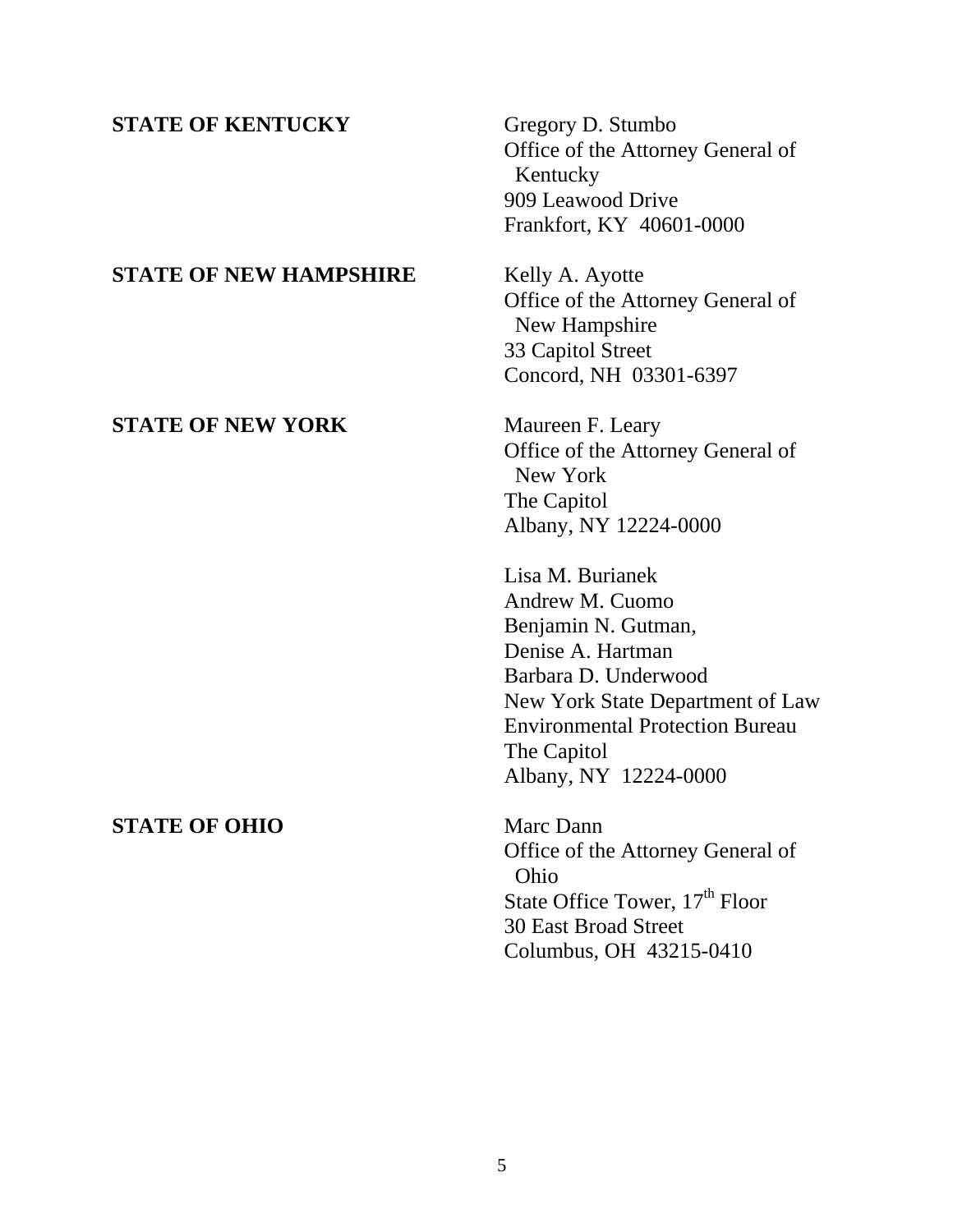# **STATE OF PENNSYLVANIA** John A. Levin Pennsylvania Public Utilities Comm. P.O. Box 3265 Harrisburg, PA 17120-0000 Scott Perry Commonwealth of Pennsylvania Department of Environmental **Protection**  400 Market Street Harrisburg, PA 17101 **STATE OF RHODE ISLAND** Patrick C. Lynch Office of the Attorney General of Rhode Island 150 South Main Street Providence, RI 02903-0000 **STATE OF WEST VIRGINIA** Frances A. Hughes Darrell V. McGraw, Jr. Office of the Attorney General of West Virginia State Capitol Complex, Rm. 26-E 1900 Kanawha Blvd., East Charleston, WV 25305-0000 **STATE OF WYOMING** Criss Carlson Bruce Salzburg Office of the Attorney General of Wyoming State Capitol Building Cheyenne, WY 82002-0000 **STATE OF OREGON** Hardy Myers Philip Schradle Office of the Attorney General of Oregon Justice Building 1162 Court Street, N.E. Salem, OR 97310-0000